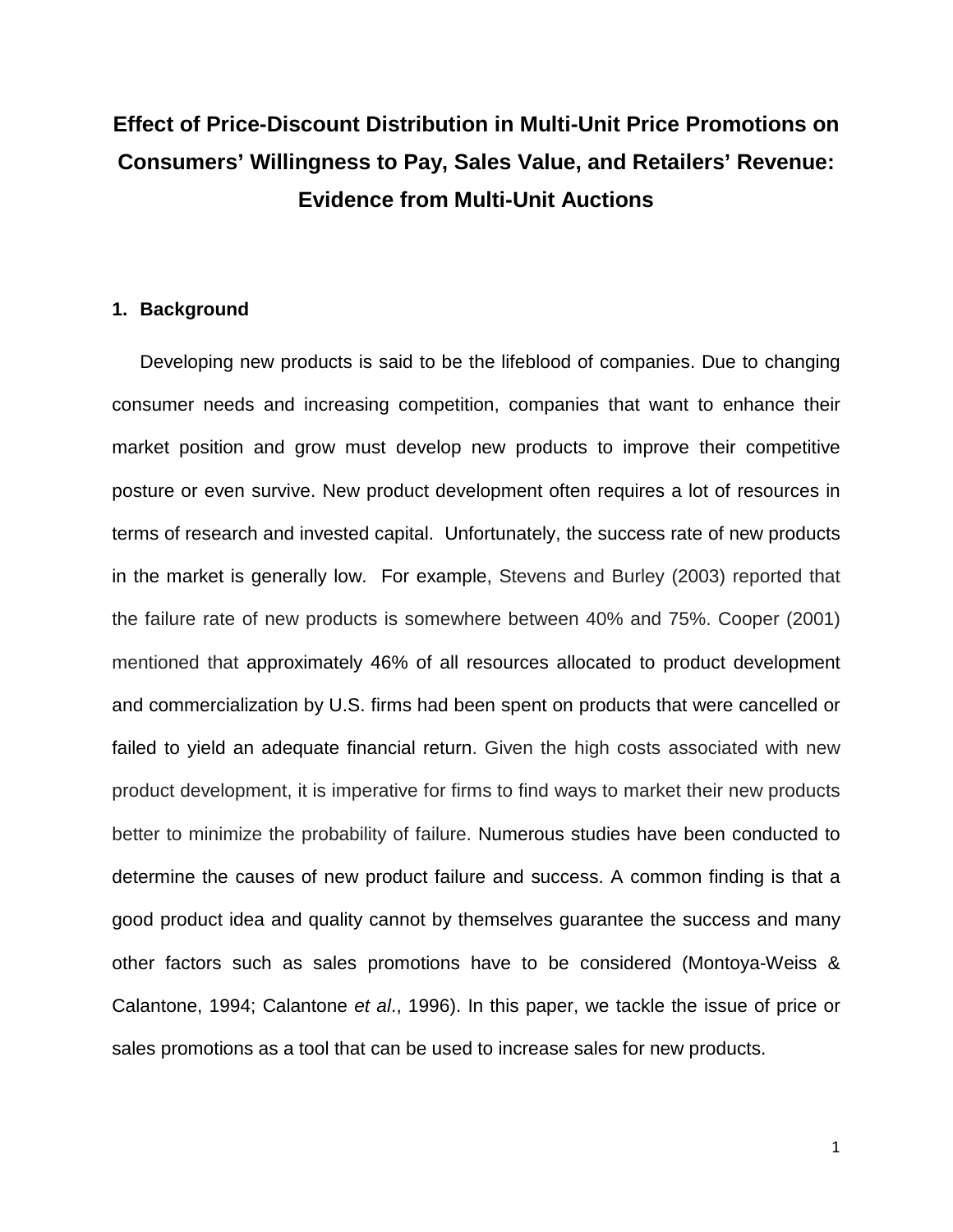Sales promotions are defined as a set of activities and techniques, mostly short term, designed to attract attention to a particular product and to increase its sales (Kotler, 2000). Sales promotions have become a fundamental strategy typically employed as part of a marketing mix. Consequently, they have become a significant part of promotional budgets over the years. For example, sales promotions have been estimated to represent 74% of the marketing budgets of US packaged goods manufacturers (Cox Direct, 1998).

There is a large body of literature on sales promotions that includes contributions that dates back from the 1970s. This body of literature is mainly composed of two broad streams of research. The first stream of research is concerned with developing and reviewing the theoretical perspectives that can help explain consumer responses to promotions. For instance, theoretical perspectives such as adaptation level theory (see Monroe, 1973, Lattin and Bucklin, 1989; Kalwani and Yim, 1992), assimilation contrast theory (see Blair and Landon, 1979; Berkowitz and Walton, 1980; Urbany *et al*., 1988; Bearden *et al*., 1984), attribution theory (see Mizerski *et al*., 1979; Neslin and Shoemaker, 1989), prospect theory (see Tversky and Kahneman, 1992; Diamond and Sanyal, 1990) and transaction utility theory (see Thaler, 1985; Grewal and Monroe, 1998; Lichtenstein *et al*., 1990) have been proposed to explain how promotions influence consumers' preferences and behavior.

The second stream of research is concerned with the empirical assessment of the effects of price promotion on sales (Guadagni & Little, 1983; Blattberg & Neslin, 1990; Narasimhan *et al*., 1996; Manning & Sprott, 2007 etc.). A number of these papers have focused on studying the ways in which sales promotions affect sales such as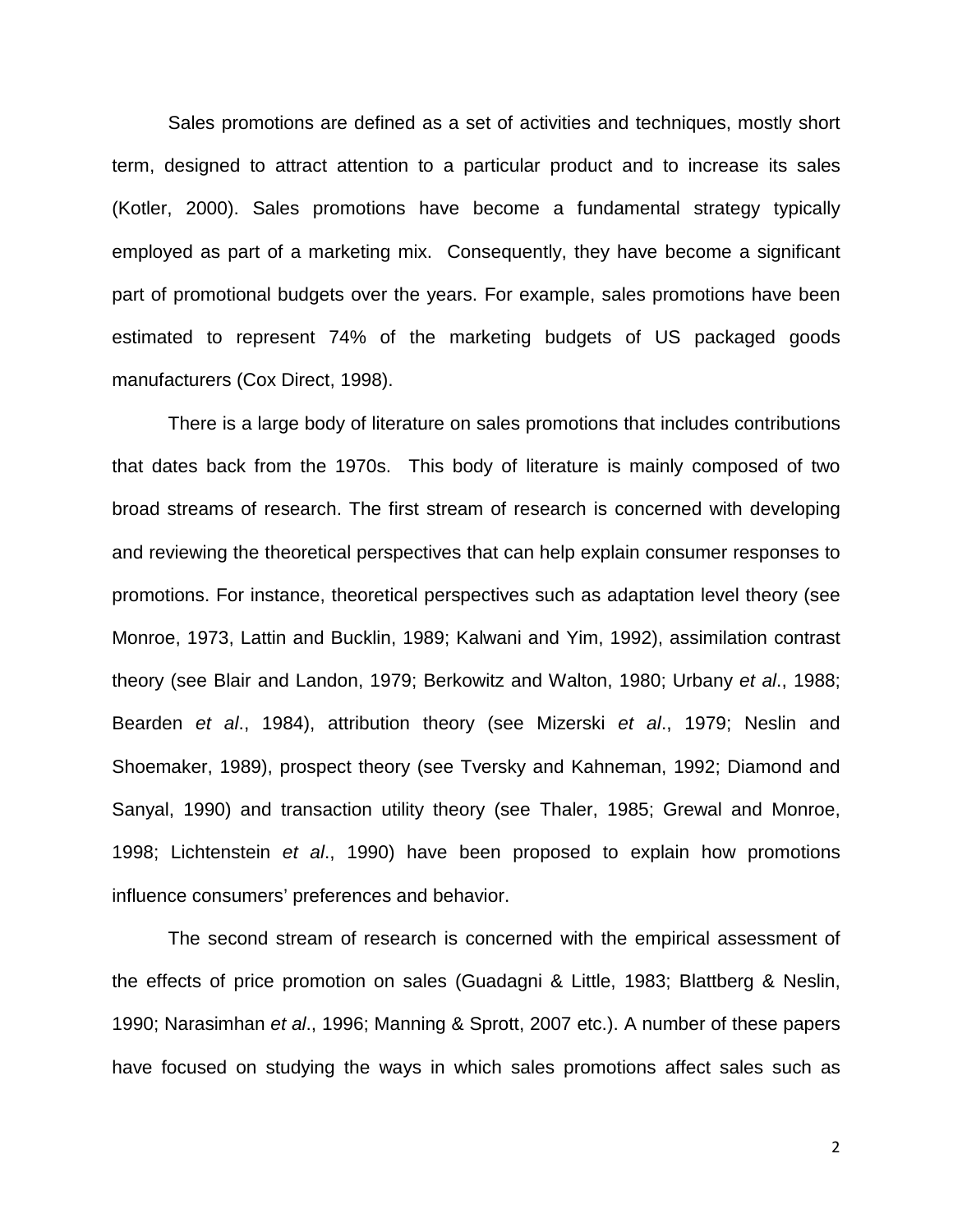brand switching (Dodson *et al*., 1978; Gupta, 1988; Blattberg & Neslin, 1990), stockpiling and purchase acceleration (Wilson *et al*., 1979; Neslin *et al*., 1985; Bucklin and Gupta, 1992; Bucklin *et al*., 1998), bundling (Stremersch & Tellis, 2002; Foubert & Gijsbrechts, 2007) and consumption or quantity increase (Folkes *et al*., 1993; Ailawadi & Neslin, 1998; Bell *et al*., 1999; Nijs *et al*., 2001). Some papers focused on the decomposition of the total effect of promotions. For example, Gupta (1988) found that more than 84% of the total sales increase is due to brand switching, 14% due to purchase acceleration and 2% is due to quantity increase. Bell *et al.* (1999) extended the work of Gupta (1988) by studying 13 product categories and found that sales increases due to brand switching, purchase acceleration, and quantity increase are about 75%, 11%, and 14%, respectively.

Although there is a large number of studies that have evaluated the effect of brand promotions, store promotion, and coupons, very few studies have examined the effect of multi-unit price promotions which involve selling more than one product for one price (e.g., "buy 5 units for \$5, you save \$2" etc.) on sales<sup>[1](#page-2-0)</sup>. Nowadays, multi-unit price promotions can be beneficial to marketers for two major reasons. First, for retailers and manufacturers, it might be preferable to guarantee sales today than probabilistic future sales. An increase in the quantity of units sold on any shopping trip generates more revenue and also provides the customer a lower likelihood of running out of stock and consequently a lower likelihood of purchasing a competing product (Wansink *et al*., 1998). Second, due to increasing time constraints, many consumers are becoming

l

<span id="page-2-0"></span> $1$  However, some studies have been carried out to assess the pricing of different package sizes. For example, Soman et al. (2001) examined how price bundling affects the decision to consume.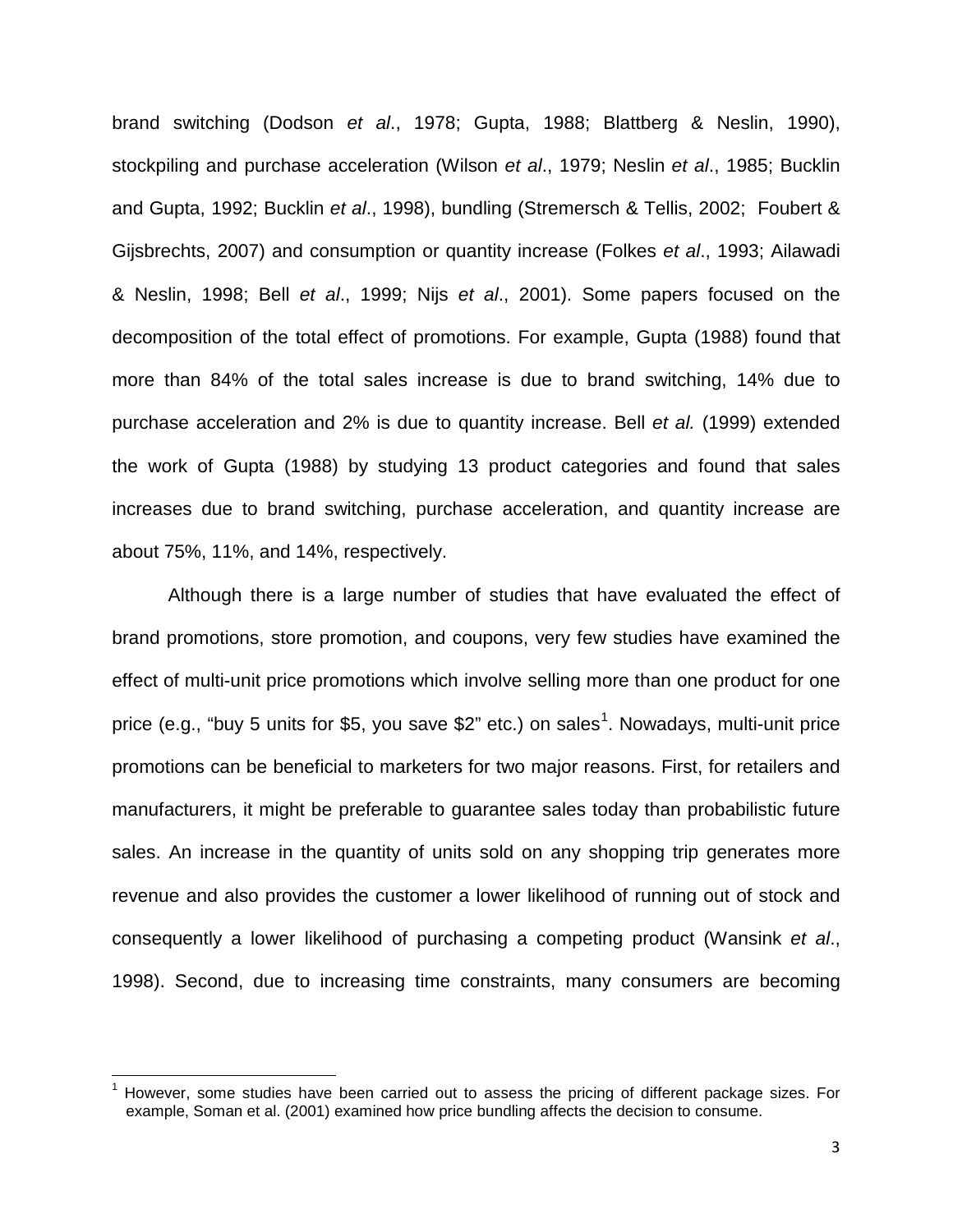increasingly concerned about optimizing shopping efficiency by purchasing multiple units of products to save several trips to the store.

To our knowledge, compared to the multitude of studies done on single-unit price promotions (e.g., buy one unit for \$1, save \$0.20), only few empirical works have been carried out to study the effect of multi-unit price promotions (e.g. "buy 5 units for \$5, you save \$2) on sales. Blattberg & Neslin (1990) found that the sales of seven brands were significantly higher using multi-unit price promotions than using single-unit price promotions. Across a grocery chain of 86 stores, Wansink *et al.* (1998) carried out a field experiment to study the effect of multi-unit price promotions on sales of thirteen products. They found that for nine products, multi-unit price promotions generated a 32% increase in sales volume compared to single-unit price promotions. However, they mentioned that the increase is in part due to the confusion of some consumers who believed that they need to buy multiple units to benefit from the promotion. Manning & Sprott (2007) mitigated this problem by informing participants in a hypothetical experiment that the price discount per unit is the same in both multi-unit price promotions and single-unit price promotions (i.e., "\$1 for each unit" vs. "8 units for \$8"). They found that multi-unit price promotions led to higher sales volume despite informing subjects about the absence of a difference in the amount of price discounts between multi-unit price promotions and single-unit price promotions. They also found that increasing the quantity specified in multi-unit price promotions (i.e., "2 units for \$2" vs. "8 units for \$8") has a positive effect on sales volume. Manning & Sprott (2007) explained the positive effect of multi-unit price promotions with the so called "anchoring effect". Specifically, multi-unit price promotions can stimulate consumers to think about the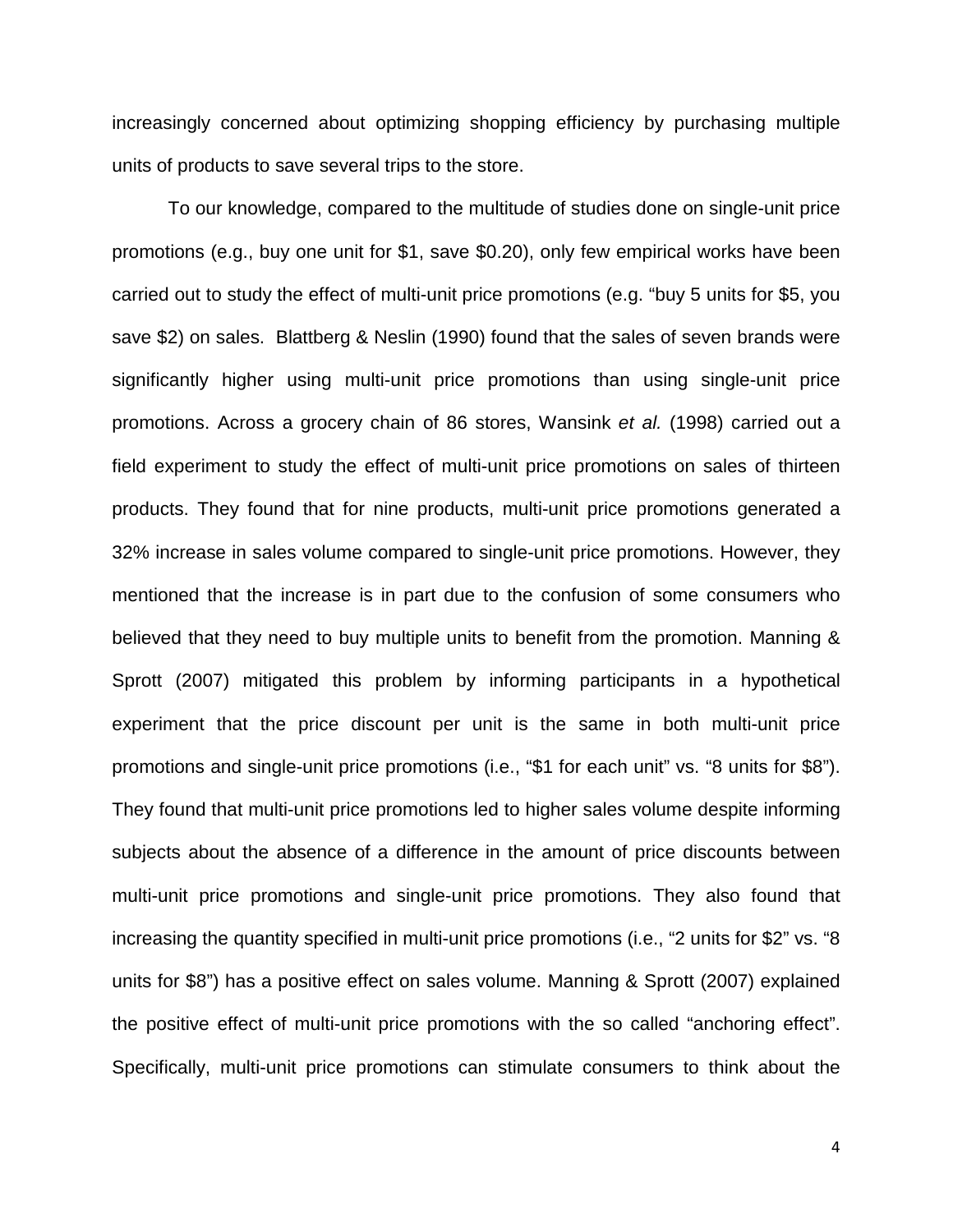possibilities of using and stocking a quantity of the product higher than they usually would use and stock. These thoughts can then lead, in many cases, to purchases of higher quantities.

We attempt to contribute to the literature on multi-unit price promotions by examining the effect of the *distribution* of the amount of price discounts on sales value and change in retailers' revenue. The main objective of multi-unit price promotions is to induce consumers to purchase more units of the product. This objective is accomplished by offering price discounts on purchases involving more than one unit (Blattberg & Neslin, 1990). Past studies have examined the effect of an increase in the amount specified in multi-unit price promotions on sales volume. The amount of discount examined in these studies is generally set equal in single and multi-unit price promotions but the form of presentation is different (e.g., for single-unit price discount "1unit for \$1, Save \$0.25/unit"; for multi-unit price promotions "4 units for \$4, Save \$1"). Since the amount of price discount per unit is the same, a rational consumer should be indifferent between the two types of promotion. However, retailers generally just mention the multi-unit price promotion, making the consumer think that s/he has to purchase all the units to benefit from the discount (Wansink *et al*. 1998). Indeed, Manning & Sprott (2007) (study1) found that 35.6% of people were confused about this issue.

In contrast to previous studies on multi-unit price promotions, we decided to keep the number of units constant but vary the distribution across units of the amount of price discount to identify the price-discount distribution that yields the highest increase in sales and retailers' revenues. Specifically, we compared the effect of three types of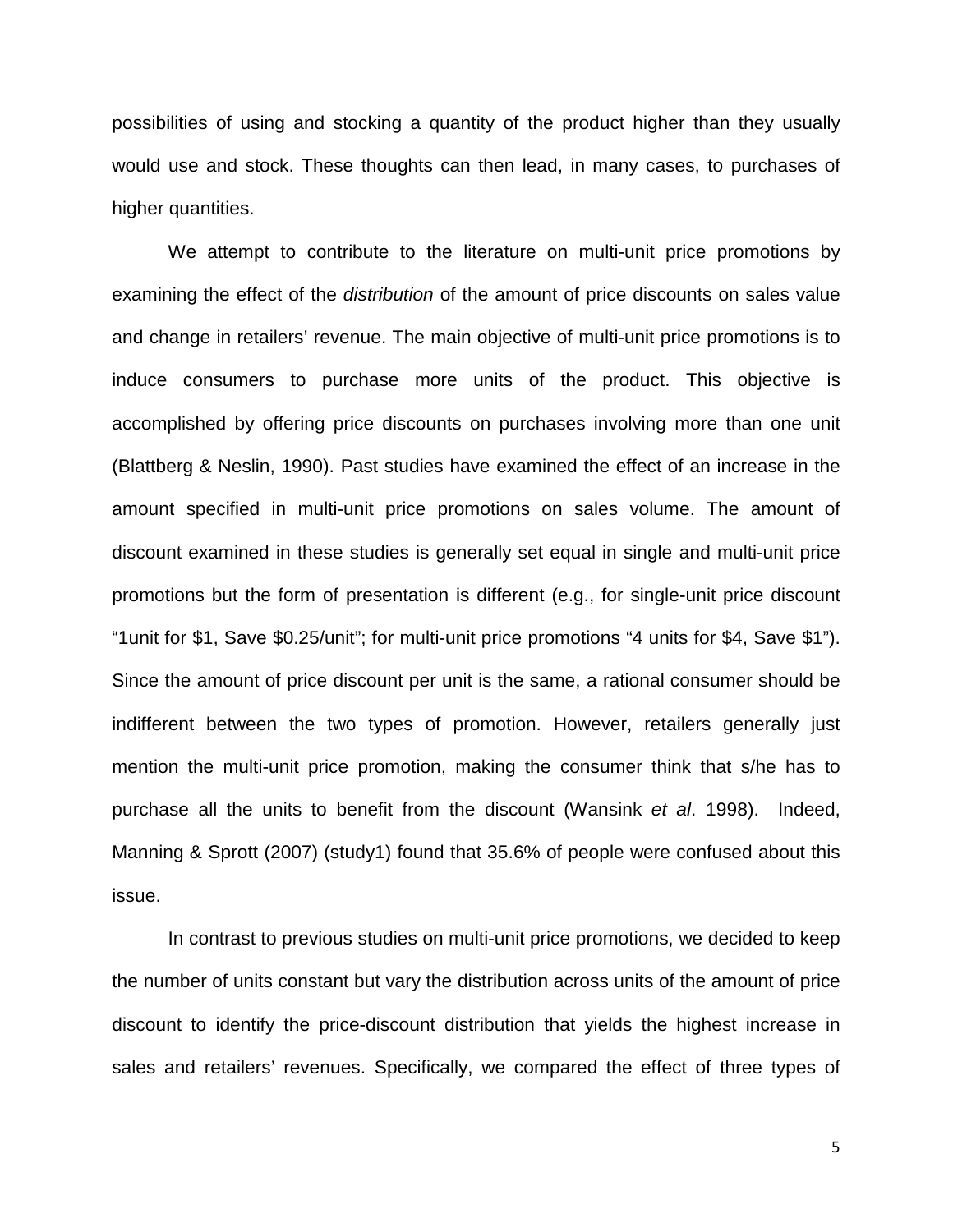price-discount distribution: (1) the quantity of price discount is distributed equally among units (i.e. "single-unit price promotions"); (2) the quantity of price discount is concentrated on the last purchased unit (i.e. like in the price promotion "buy n units and pay only for (n-1) units"); and (3) the amount of price discount is increasing in the number of units (i.e. the price discount on the second purchased unit is higher than price discount on the first unit and so on).

#### **2. Hypothesis**

As mentioned above, offering buyers a discount equally distributed among various units has been found to positively affect retailers' sales (Manning & Sprott, 2007). The positive effect of single-unit price promotion is partly attributed to its advantage of offering buyers a discount on every acquired unit (i.e. buyers of any number of units can benefit from the single-unit price promotion). Therefore, we are expecting to see a positive effect of single-unit price promotion on consumers' WTP and sales of food products.

*Hypothesis 1: offering buyers a discount equally distributed among units (i.e. singleunit price promotion) can increase consumers' WTP and sales of food products.*

The second type of price-discount distribution is currently used by retailers offering buyers to purchase N units of the same product and to just pay the price of N-1 units (i.e. get the last unit for free). For example, the promotion technique of "buy-oneget-one-free" has been found to persuade consumers to increase their purchases and benefit retailers by increasing their sales and speeding up the stock clearance (Sinha and Smith, 2000; Li *et al*., 2007). In our case, the "buy N units and pay the price of N-1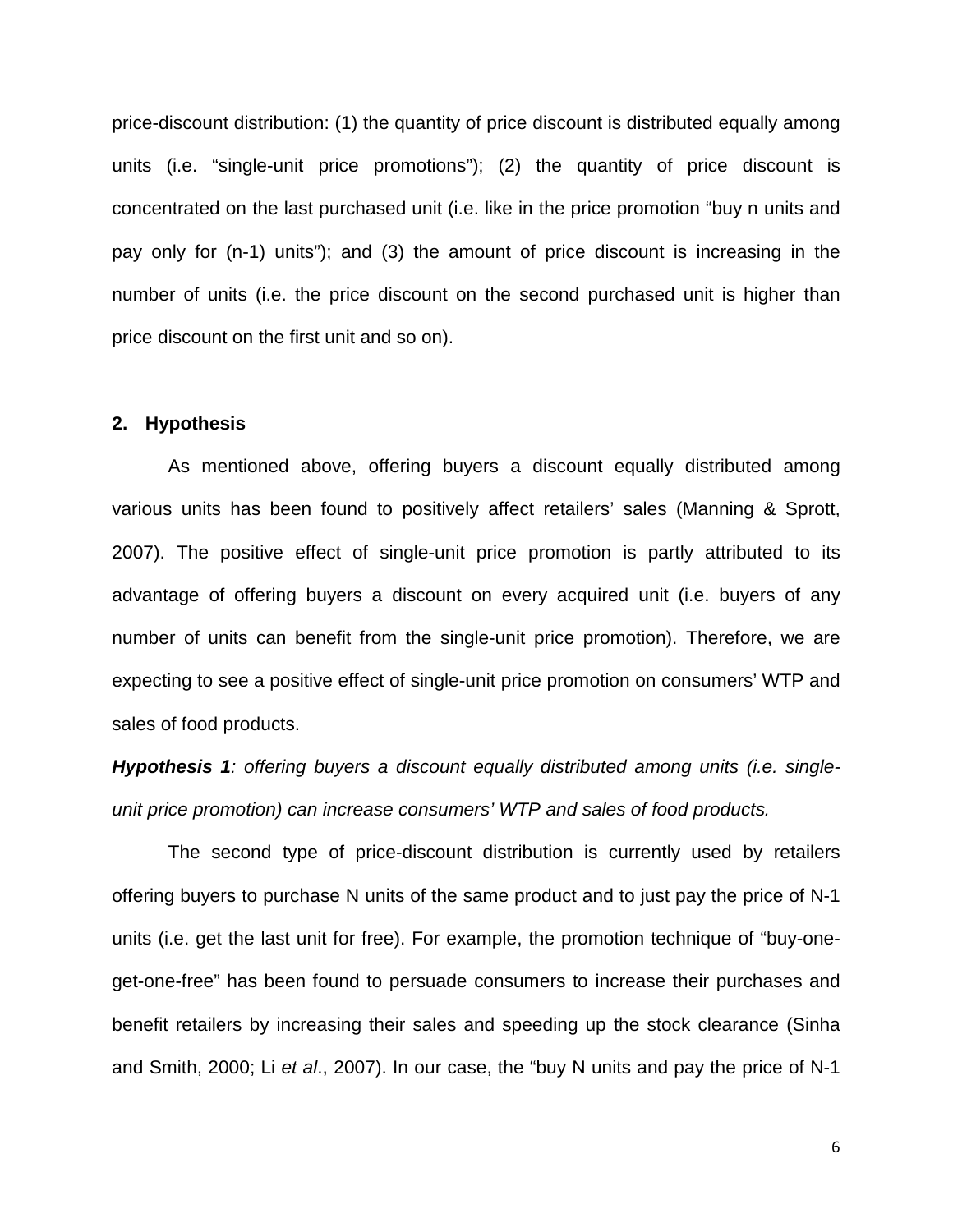units" discount can motivate, especially, the buyers of, e.g., (n-1)/(n-2)/(n-3) units to buy n units and get the last one for free<sup>[2](#page-6-0)</sup>. As a result we expect that offering consumers the last acquired unit for free can increase their WTP as well as retailers' sales.

*Hypothesis 2: offering buyers of N units to pay the price of N-1 units can increase consumers' WTP and sales of food products.*

While multi-unit price promotions that use an increasing amount of price discount is not currently used in retail stores, this type of price promotion is consistent with consumer demand theory for any normal good. For instance, it is well known, theoretically and empirically, that consumer WTP for a normal good is decreasing in quantity (i.e., the price decreases when the quantity increases; hence, a consumer is willing to pay more for the n<sup>th</sup> unit than for the  $(n+1)$ <sup>th</sup> unit). Therefore, a retail price that does not increase with the quantity is likely to not do much to change real consumer preferences. To provide an incentive for consumers to purchase more units, we propose in this paper a multi-unit price promotion strategy that provides consumers an increasing price discount on each additional purchased unit. The price discount is lowest on the first unit and reaches the maximum on the last unit. Consequently, we expect that - buyers will be attracted by the increasing benefit they can get from purchasing additional units of the product.

*Hypothesis 3: offering buyers an increasing price discount on each additional purchased unit can increase consumers' WTP and sales of food products.*

 $\overline{\phantom{a}}$ 

<span id="page-6-0"></span> $2$  However, it is important to mention that the quantity of discount specified in the promotion can significantly influence the effect of the price discount. For example, the "buy 6 and pay for 5" discount allows a buyer of six units to save one sixth of the price he/she has to pay for the six units in the absence of promotion. Nonetheless, if the discount is "buy 2 and pay for 1", a buyer of six units can save 50% of the price he/she has to pay for the six units (i.e. same as buy 6 and pay for 3). Although it would be interesting to assess the effect of varying the quantity of discount (e.g. "buy 6 pay for 5" vs. "buy 6 pay for 4" vs. "buy 6 pay for 3" etc.), this is beyond the scope of our study and consequently, we opted to only use the "buy 6 pay for 5" promotion where all the discount is applied to the last unit.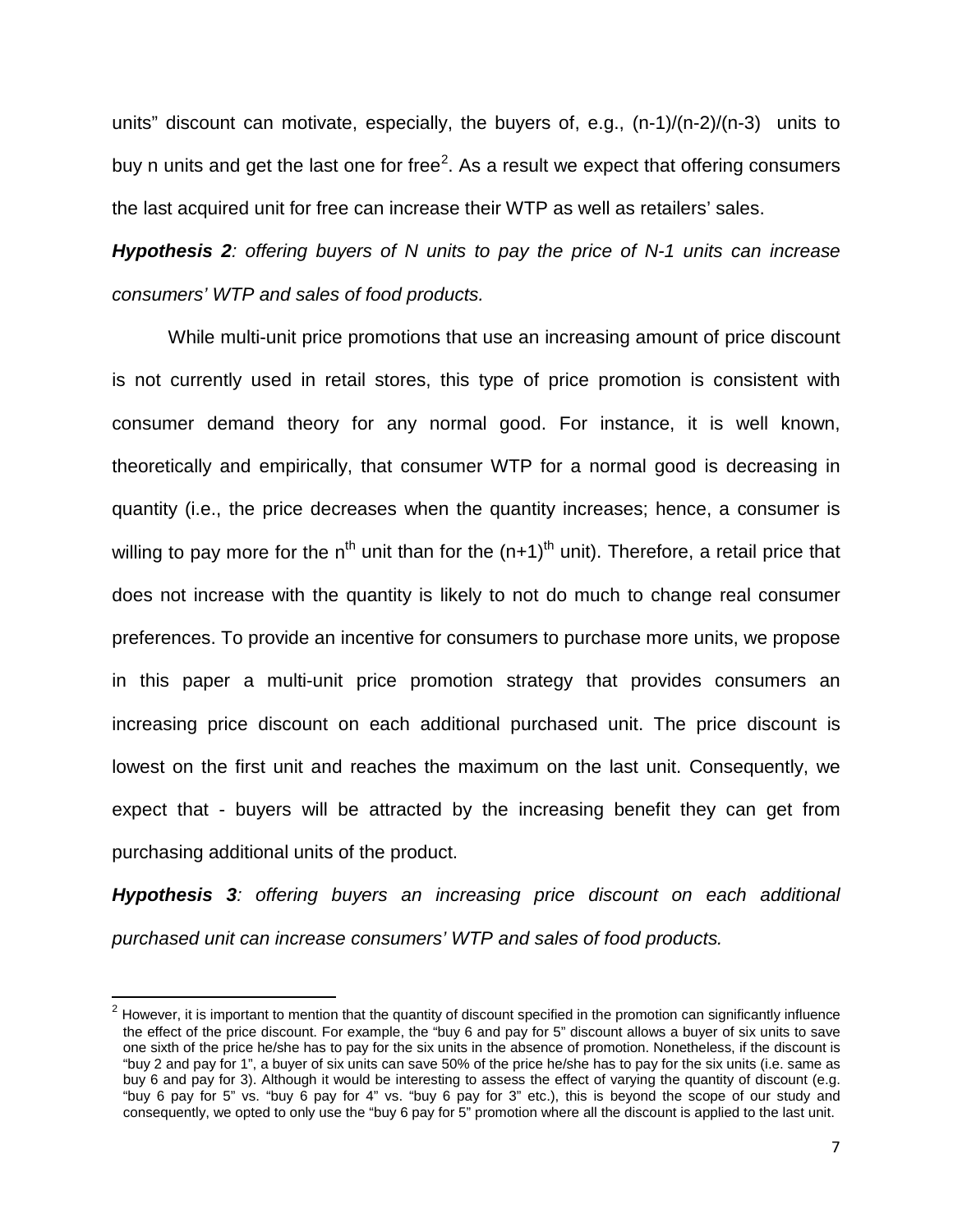To assess the effect of the distribution of the amount of price discounts, we used a relatively new value elicitation method, the so called multi-unit auctions. In the next section, we describe how a multi-unit auction works. Specifically, we first explain why we used a non-hypothetical experiment rather than real market data (e.g., scanner data). We then discuss why the use of multi-unit auction is more appropriate in our study than single-unit auction. In the third section, we present our experimental design. We then discuss the results in the fourth section and then draw some concluding remarks in the last section of the paper.

## **3. Multi-unit auction**

Among the three studies done on multi-unit price promotions, Blattberg & Neslin (1990) and Wansink *et al.* (1998) carried out field experiments using scanner data from stores to assess the effect of multi-unit price promotions on sales volume. Scanner data constitutes a very useful data source due to its prominent advantages. They are characterized by a high number of observations and the accuracy of collected values (prices, sales etc.) that can lead users to obtain good estimations and reliable results. However, access to scanner data is not easy, not to mention the generally prohibitive cost of its acquisition. In addition, scanner data sets may not always include information about customers' socio-economic and demographic characteristics. They are also not useful when examining new products that are being developed or are not in the market yet. Due to these disadvantages, a number of researchers have used hypothetical and non-hypothetical experiments rather than scanner data, to evaluate promotion effects. For example, in contrast to Blattberg & Neslin (1990) and Wansink *et al.* (1998), Manning & Sprott (2007) carried out hypothetical experiments to study the effect of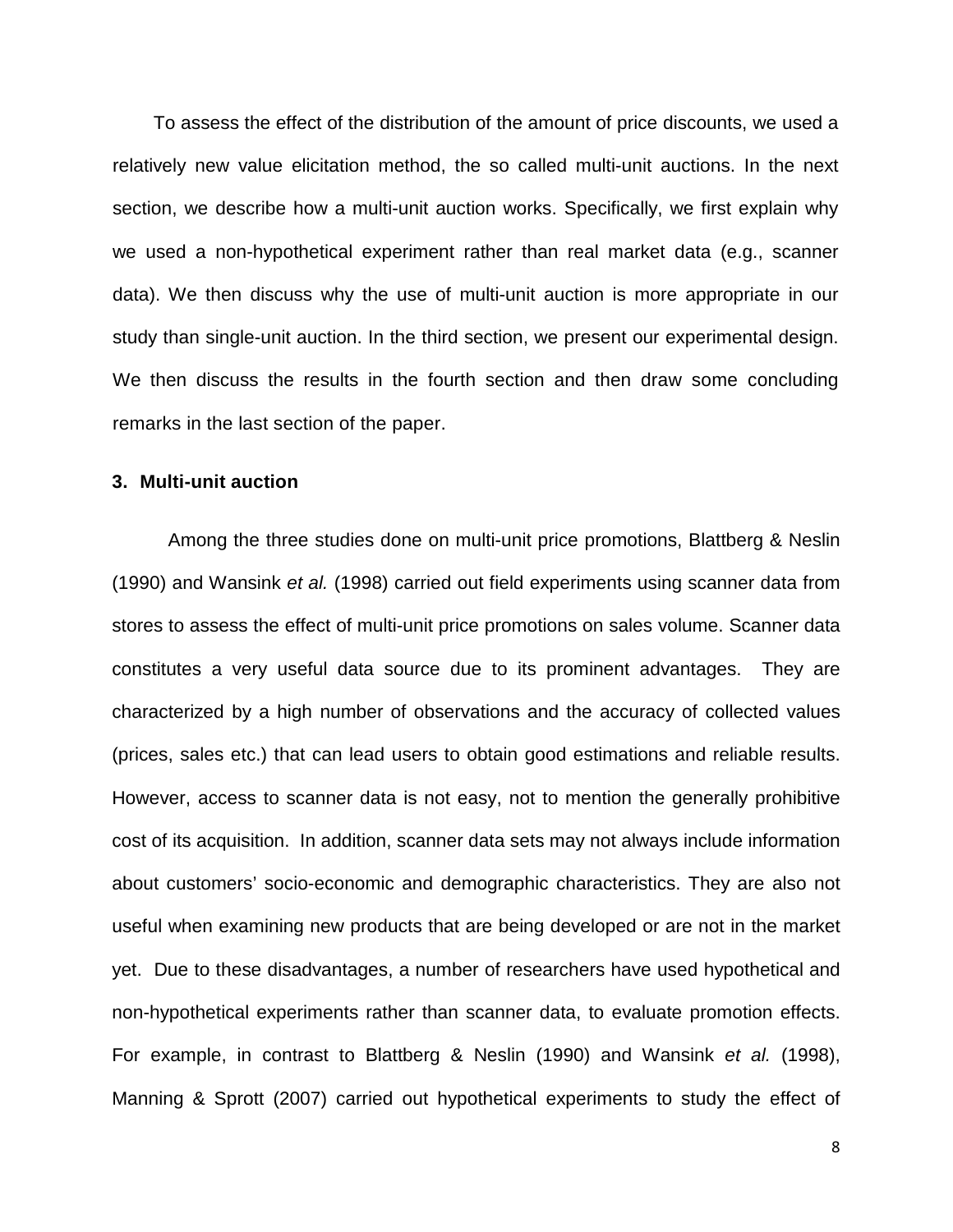multi-unit price promotions. In hypothetical experiments, however, participants tend to overestimate their values since they have no incentive to behave truthfully (Lusk & Shogren, 2007).

Due to the skepticism surrounding the validity of values obtained from hypothetical experiments, economists and marketing researchers have turned to experimental approaches that involve the exchange of real goods and real money (Hoffman *et al*., 1993; Fox *et al*., 2002; Dickinson & Bailey, 2002; Shaw *et al*., 2006; Kassardjian *et al*., 2005; Rousu *et al*., 2005; Alfnes, 2007; Akaichi *et al*., 2012 etc.). Among these experimental methods, perhaps none has been more popular than experimental auctions that provide people the incentive to submit bids equal to their value for the good. In these auctions, the participant may incur real costs if he or she deviates from their true values (Lusk & Hudson, 2004). The use of experimental auction in marketing and agricultural economics, however, has mostly been limited to single-unit auctions (e.g. second price auction (Vickrey), random nth price auction, BDM auction (Becker *et al.* (1964) etc.). In single-unit auctions, participants are generally asked to report their willingness to pay (WTP) only for a single unit of the auctioned product. To assess the effect of multi-unit price promotions, however, consumers' WTP for multiple units of the same product is required. Hence, our paper stands out by being the first that uses non-hypothetical multi-unit auctions to assess the effect of multi-unit price promotions on consumers' willingness to pay and sales value for a food product. Unlike single-unit auctions, multi-unit auctions allow participants to bid on *multiple units* of the same product. Multi-unit auctions require that a participant who is declared a winner pays the clearing price and purchases the quantity s/he revealed to be willing to buy.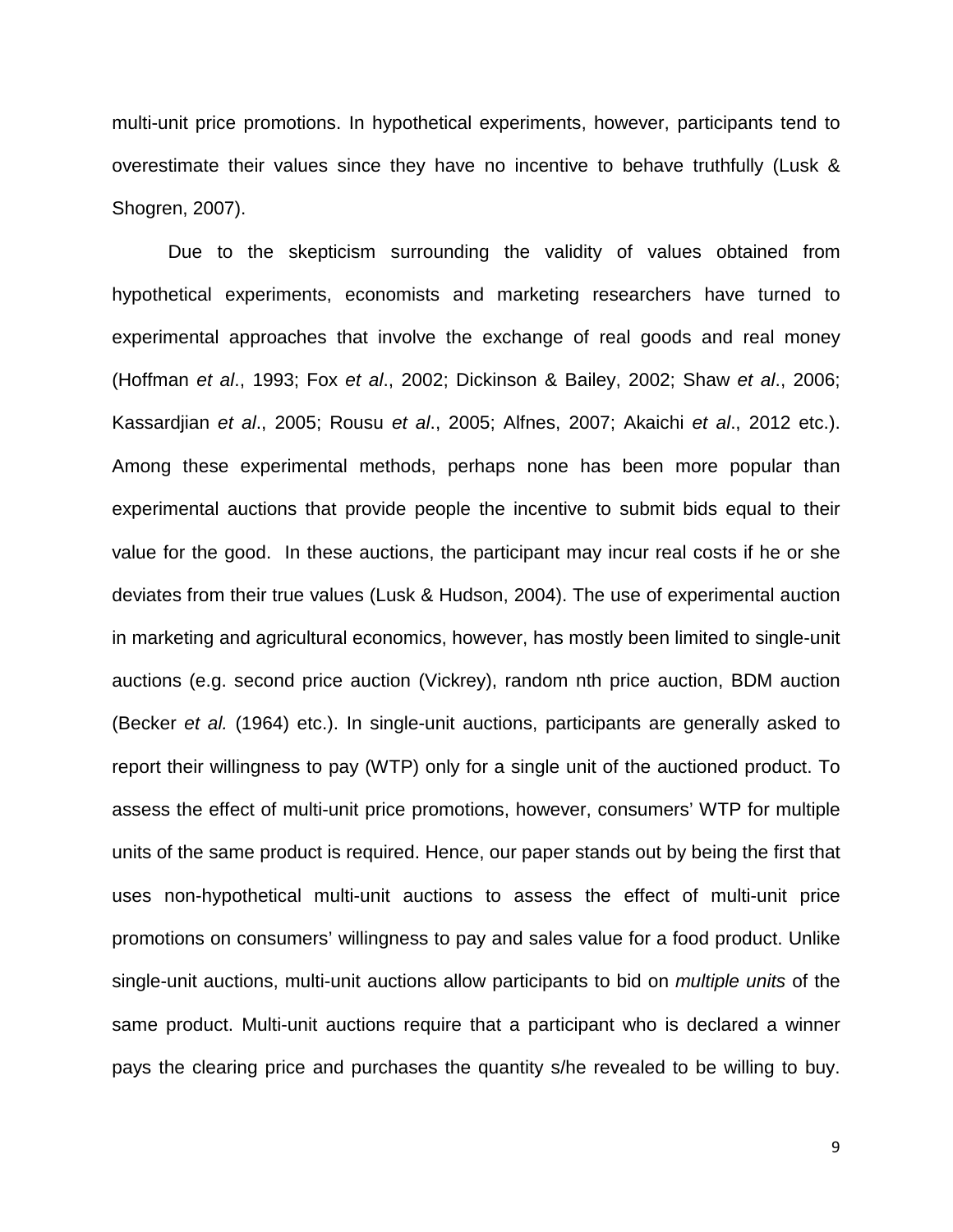Therefore, in contrast to the methods used up to now to study the effect of multi-unit price promotions, multi-unit auctions allow us to assess the effect of multi-unit price promotions on sales volue and valuation of new food products that are being developed or are not in the market yet (or have not been in the market that long yet).

In our experiment, we used an incentive compatible multi-unit auction mechanism, the so called multi-unit Vickrey auction. Multi-unit Vickrey auction is a generalization of the second price auction. Each participant is asked to bid on multiple units of the same product and the winner pays an amount corresponding to the sum of the bids (excluding his or her own bids) that are displaced by his or her successful bids (Krishna 2010). For a better understanding of the auction mechanism, consider three bidders and three identical units of the same product to be auctioned. Each bidder reports a bid of three values (i.e. one value for each unit). Let's say that bidder 1's bid is (14, 9, 3), bidder 2's bid is (12, 7, 2) and bidder 3 bids (10, 5, 0). If we rank the nine values, we obtain (14, 12, 10, 9, 7, 5, 3, 2, 0). The pricing rule dictates that the owner(s) of the three highest bids is (are) declared the winner(s). In this particular example, the owners of the bids 14, 12 and 10 (i.e. bidder 3, bidder 1 and bidder 2) are the winners.

The price that each winner has to pay (i.e. clearing price) is determined as follows. First, the common set of rejected values (i.e. the values that do not make their owners winners of the auctioned product) is determined. In our example the common set of rejected values is {9, 7, 5, 3, 2, 0}. Second, for each winner an individual set of rejected values, consisting of the common set of rejected values without the winner's own values, is determined. In our particular example, the individual set of rejected values for bidder 1, bidder 2 and bidder 3 are {7, 5, 2, 0}, {9, 5, 3, 0} and {9, 7, 3, 2}, respectively.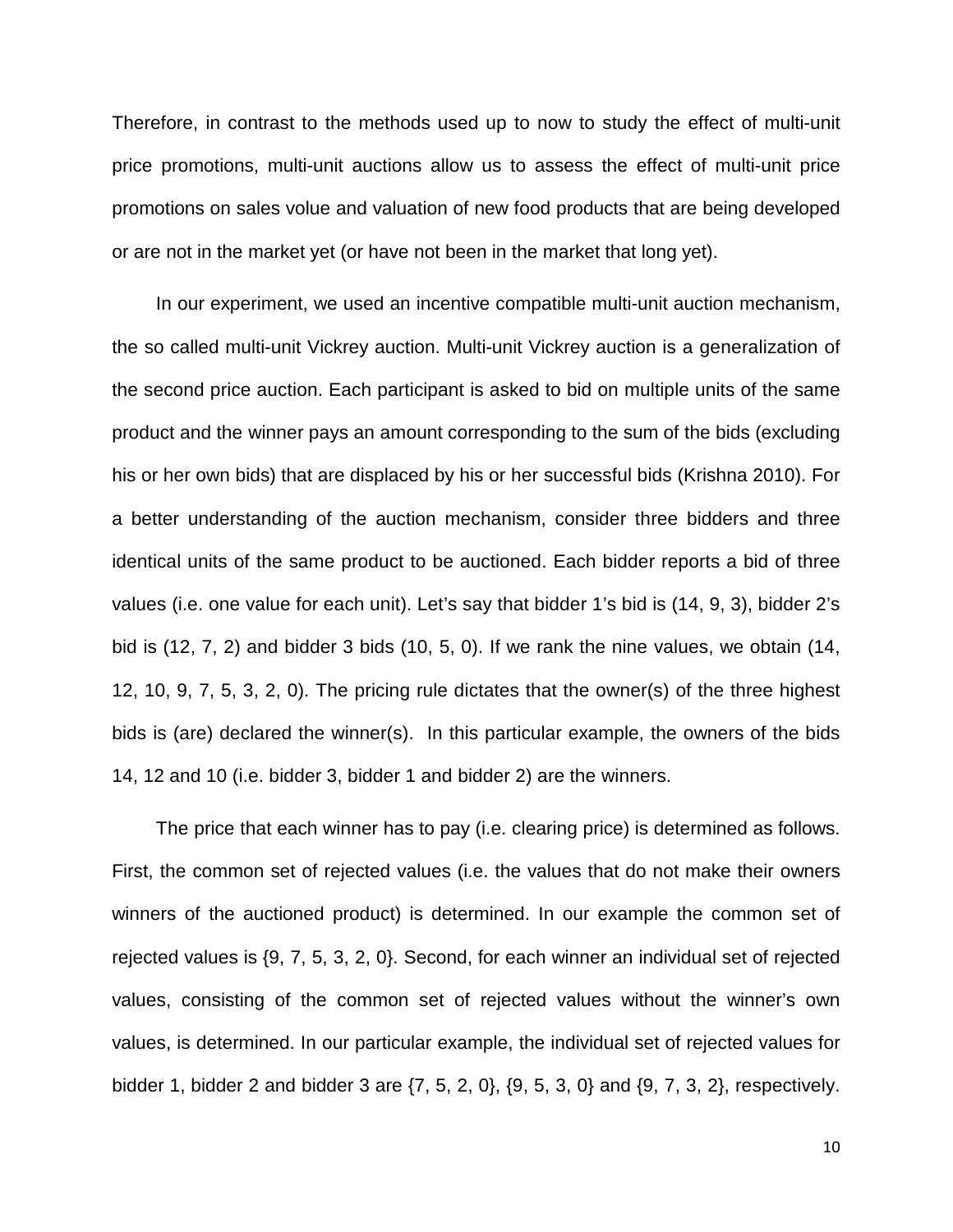Third, if the winner wins one unit, he/she pays a price equal to the first highest value in his/her individual set of rejected values. If the winner wins two units, he/she pays a price equal to the sum of the first and the second highest value in his/her individual set of rejected values and so on. In our particular example, bidder 1, bidder 2 and bidder 3 each pays a price equal to 7, 9 and 9, respectively.

In multi-unit auction, a participant can win more than one unit. For example, suppose that bidder 3 provided a bid equal to (15, 13, 8) so the ranking of values is now (15, 14, 13, 12, 9, 8, 7, 3, 2). Hence, bidder 1 wins one unit, bidder 2 does not win any unit and bidder 3 wins two units. The individual set of rejected values for bidder 1 and bidder 3 are {12, 8, 7, 2} and {12, 9, 7, 3, 2}, respectively. So, bidder 1 pays 12 and bidder 3 pays 12 for the first unit and 9 for the second unit. Since the price that the winner has to pay is not based on the winner's bid but on the bids of the other participants, bidding truthfully is a dominant strategy in the multi-unit Vickrey auction (Engelbrecht-Wiggans & Kahn, 1998).

In our study, we auctioned six units of a new product in two rounds. In the first round participants report their WTP for each auctioned unit. We then provided the participants the price-promotion information and then asked them to again reveal their WTP for each of the six units. From the participants' WTP before and after price discount promotion, we determine the quantity that can be sold, the value of sales before and after promotion, and retailers' revenue from offering the corresponding discount. Using statistical and econometrics tools, we then assess if the price discounts increase or decrease WTP, sales value and retailers' revenue and determine which of the price discount strategies yields the highest positive effect. Detailed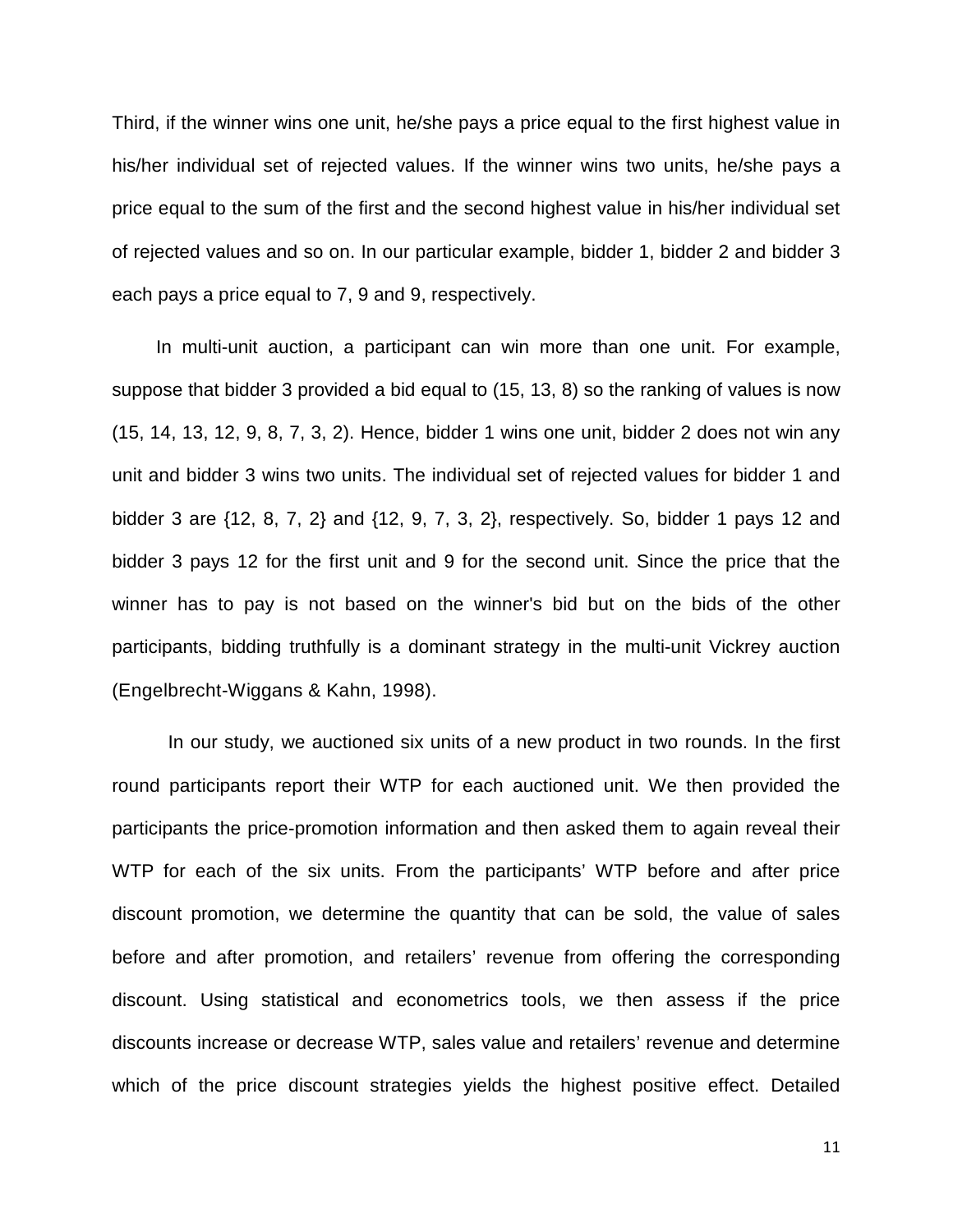information about the multi-unit experimental auction used in our study is presented in the experimental design section.

## **4. Experimental design**

l

We conducted our experiment in Barcelona (Spain). Before going through the experimental design, it is important to describe the product we used in our experiment especially in terms of packaging and its novelty. Since the implementation of the multiunit experimental auction requires the number of auctioned units to be fixed beforehand, we used a six-pack product (i.e. a package of six identical units of organic milk) for at least two reasons. First, we surveyed 80 consumers of milk and we asked them about the quantity of milk they are used to purchasing every week. We found that 56% of the surveyed subjects mentioned to buy a pack of six units of milk (each unit is equivalent to one liter). We also asked participants in our experiment the same question. The results showed that 66% of the participants buy a pack of six units of milk every week. Second, "six-pack" is the packaging form popularly used in Spain for products such as soda, juice, water, beer, and milk, which are products that consumers are used to buying in multiple units in the same shopping trip. While a "six-pack" consists of 6 identical units of the same product together in a bundle, *consumers in retail stores are not forced to buy the entire bundle – that is they can purchase less than 6 units by just opening the package and take the number of units they want to buy*. This handling flexibility makes the product available to all consumer types (regular and occasional buyers) $3$  and also

<span id="page-11-0"></span> $3$  Otherwise, only consumers who need to buy the entire bundle will be able to purchase the product and, as a result, sellers can incur losses by ignoring buyers of few units.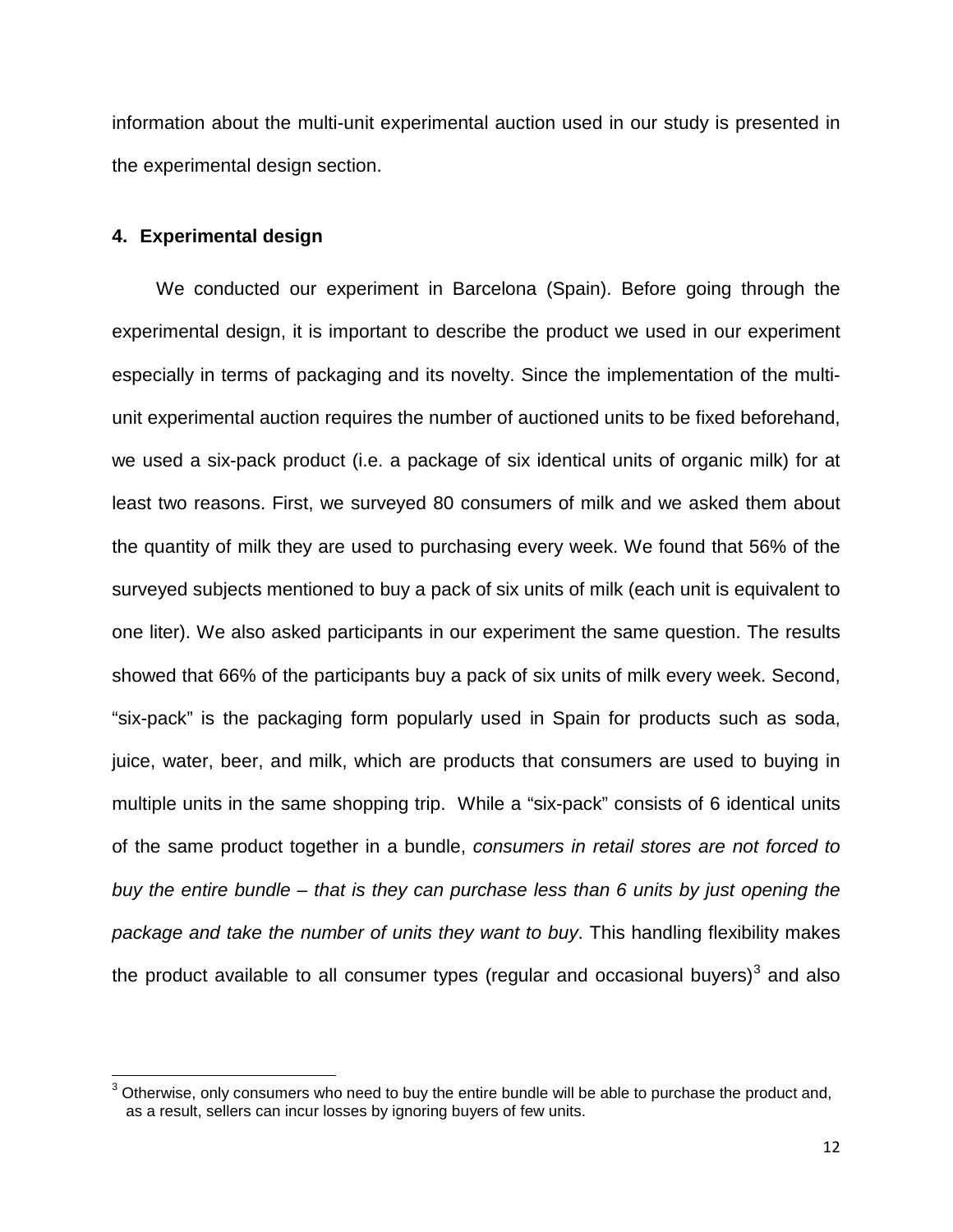enables retailers and manufacturers to perform different types of multi-unit price promotions for the products.

In our experiment we used a six-pack of organic milk. Each unit contains one liter of organic milk. Organic milk is a relatively new product in Spain. The novelty of the product and hence the absence of promotions make the use of scanner data to examine the effect of multi-unit price promotions infeasible. Finally, it is important to note that Spanish milk is Ultra Pasteurized (using UHT method) which extends its shelf life and allows the milk to be stored unrefrigerated because of the longer lasting sterilization effect. Hence, milk buyers have the flexibility to store the products. Since we are interested in studying the effect of price promotions on consumer behavior for new food products, the novelty of the product was the fundamental criterion we used in selecting the product(s) that will be used in the experiment. Milk, water, beer, soda, and juice are products that are typically offered in six-pack bundles in Barcelona's retail stores. Among the many attributes that are generally used to differentiate new products from their conventional counterparts, the organic attribute is currently one of the most prominent that is being used by food producers. Since milk is a unique six-pack product that can be sold in both conventional and organic forms, we chose organic milk as the new product to use in our experiment.

In our experiment, we recruited a random sample of consumers in Barcelona metropolitan area. 120 subjects were randomly drawn from a list of people who are consumers of milk and responsible for food shopping in their household. These subjects were then randomly assigned to four treatments. Sessions were conducted in groups of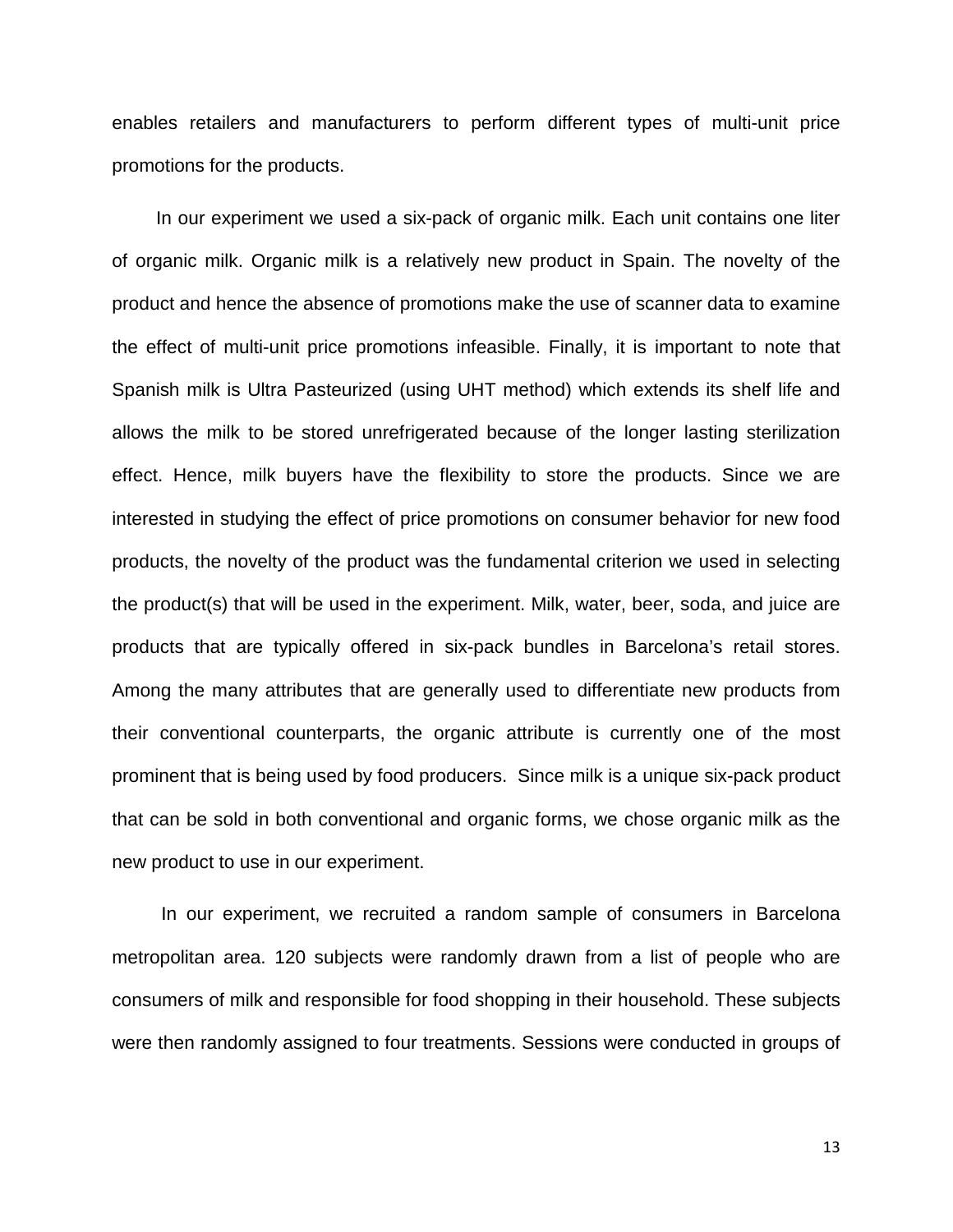10 subjects so each treatment consisted of three sessions. In the first treatment<sup>[4](#page-13-0)</sup>, subjects were offered a single-unit price promotion that consists of a discount of 0.20€ on each purchased unit. In the second treatment, participants were told that if they buy six units of organic milk, they will only pay for five units. The participants in the third treatment were offered a promotion consisting of an increasing price discount that starts from 0.06€ on the first unit to a maximum of 0.34€ discount on the sixth unit (i.e., 0.06€ on the first unit, 0.12€ on the second unit, 0.17€ on the third unit, 0.23€ on the fourth unit, 0.28€ on the fifth unit and 0.34€ on the sixth unit). For robustness check, we provided the subjects of the fourth treatment the three types of price promotion at the same time. Since our objective in this paper is to examine the effect of different distributions of price discount and not the amount of price discount, we kept the total amount of price discounts across the units in the three types of price promotions constant. The experiment was performed in a room equipped with computers. We used the z-tree software (Fischbacher, 2007) to collect bids and to determine the winner and the clearing price.

The experiment was performed in four steps. In step 1, each subject sat in a table separated from the rest to minimize any possible interactions and allow anonymous bidding. After taking a seat, each subject was provided an identification number, 15€ as a compensation for his/her participation and a questionnaire on various aspects related to organic products, in general, and organic milk, in particular. To avoid brand effects,

l

<span id="page-13-0"></span> $<sup>4</sup>$  In each treatment, participants received the information on price discounts in the second round of the</sup> auction. In all treatments, we also informed participants that the amount of the corresponding discount will be deducted from the price that the winner (s) has (have) to pay. We did not provide the participants any information on the characteristics of organic milk.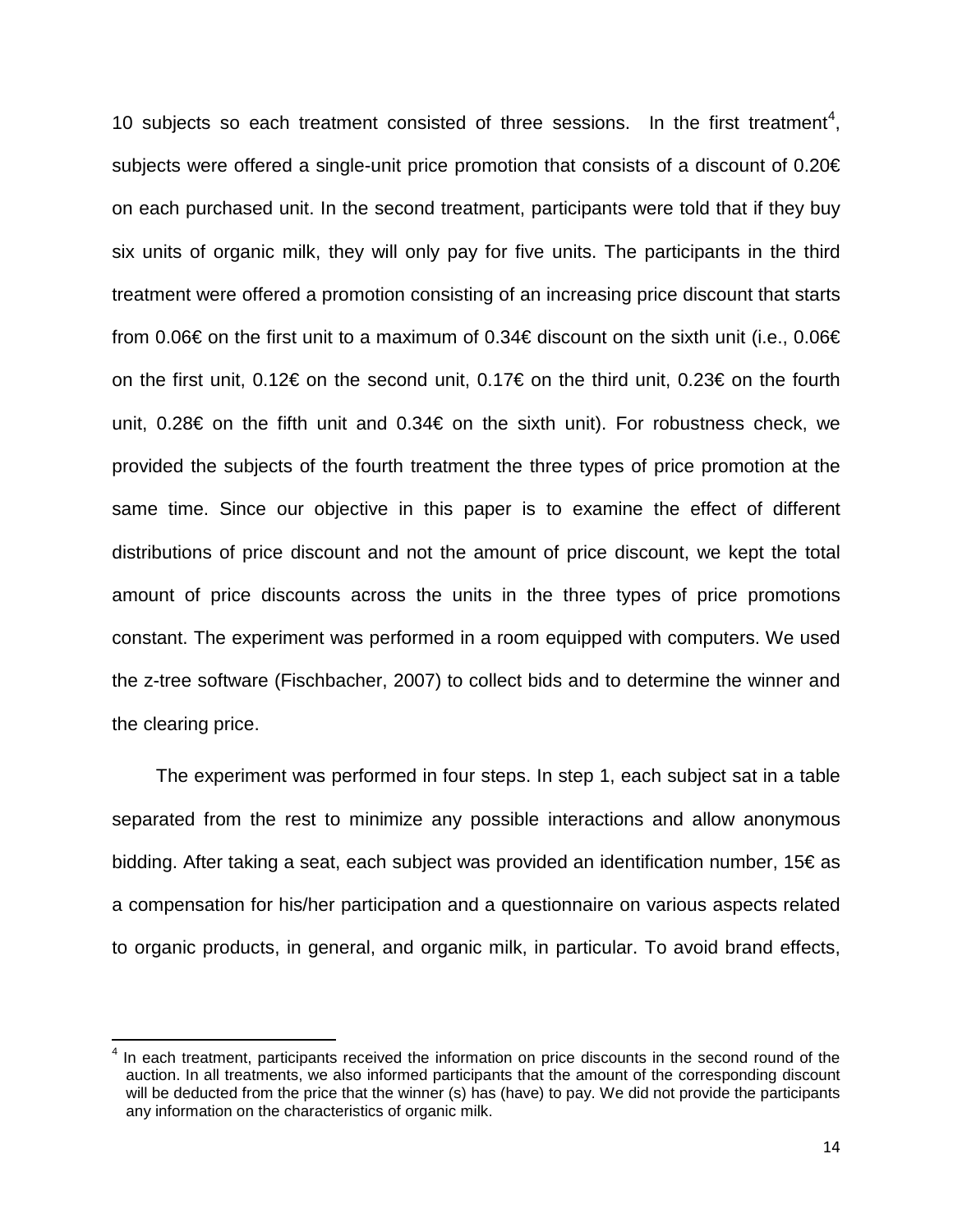we covered all the milk items with white paper. We then asked participants to complete the questionnaire.

In step 2, once the questionnaire was completed, the actual experiment began. One of the main determinants of success in experimental auctions is a good understanding by the participants of the functioning and the incentive compatibility of the auction mechanism. To achieve this goal, we gave each participant a printed material that included a detailed explanation of how the auction works and some examples to illustrate the auction. After reading and discussing the instructions, participants were given an oral explanation supported by some examples on the board. During the explanation, participants were totally free to ask questions to dissipate any doubts about the process. Given the importance of this step, we informed participants that it is very important that they fully understand the auction mechanism. We also demonstrated to them how they can lose money if they deviate from their true valuations. We moved to the next step only after being sure that all participants fully understood how the auction mechanism worked. Before conducting the actual auction, we also carried out a training session, auctioning six identical items of organic milk but informed participants that no actual economic exchange will take place at the end of the training session. In this session, we asked participants to bid the amount they are willing to pay for each unit of organic milk<sup>[5](#page-14-0)</sup>. Once all participants reported their bids through the computer, the identification number of winner(s) and the price he/she (they) has (have) to pay (i.e. clearing price) was determined. Subjects were again encouraged to ask

 $\overline{\phantom{a}}$ 

<span id="page-14-0"></span> $<sup>5</sup>$  Similar to the real market, we informed participants that they are not forced to buy the six units of</sup> organic milk. For example, if someone wants to buy just two units, s/he should bid positive bids for the first and the second unit and zero for the rest of the units.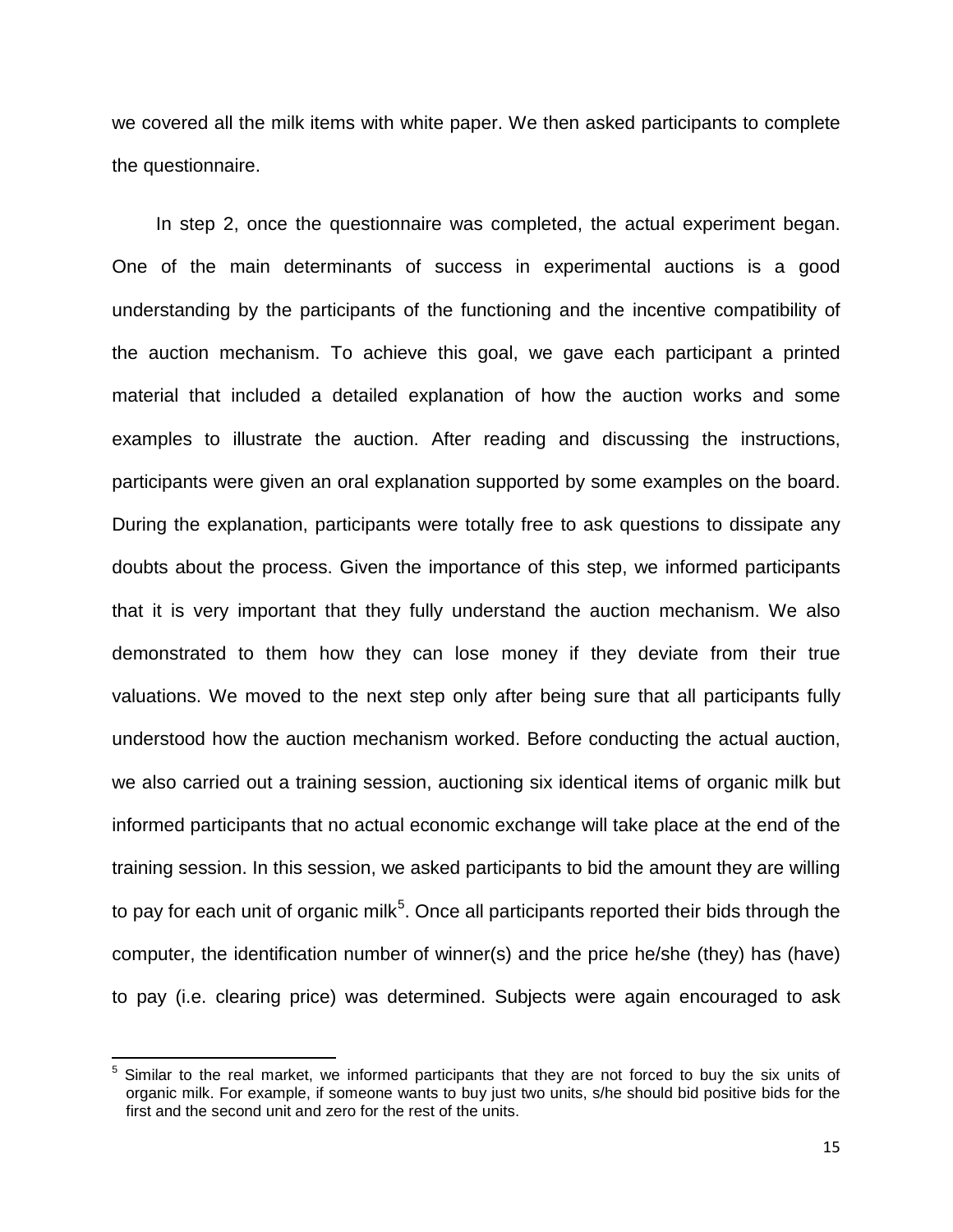questions after the training session to make sure that they understand the auction mechanism and procedures.

In step 3, once the participants became familiar with the procedure, we announced the start of the real auction of organic milk. We informed them that two rounds of auction will be performed and that one of these will be chosen as the binding round after the auctions. The winner(s) in the binding round will be appointed as the winner(s) of the auction. The products will be given to the winner(s) who will then have to pay the corresponding market-clearing price. In each round, the subjects had to submit, again through the computer, how much he or she was willing to pay for each of the six units of organic milk. Once all participants finished reporting their bids, the software determined whether the participant was the winner or not and the price that he/she had to pay for each unit won<sup>[6](#page-15-0)</sup>.

In step 4, we provided the participants information about the price promotion after the first round. Those in treatment 1 were offered the single unit price promotion; those in treatment 2 were offered the "buy six and pay for five" promotion; and subjects in treatment 3 were offered the increasing price-discount promotion. Subjects in treatment 4 were simultaneously offered the three price promotions. We then asked participants to again report their willingness to pay for each of the six units of organic milk. Since participants in the fourth treatment were simultaneously offered three types of price promotion that were ordered randomly for each subject, they have to report three values for each unit (i.e. one under the single-unit price promotion, one under the "buy six and

l

<span id="page-15-0"></span> $^6$  However, the clearing price was not revealed to participants to avoid any affiliation effect (Corrigan & Rousu, 2006) and for clean assessment of price promotion effect.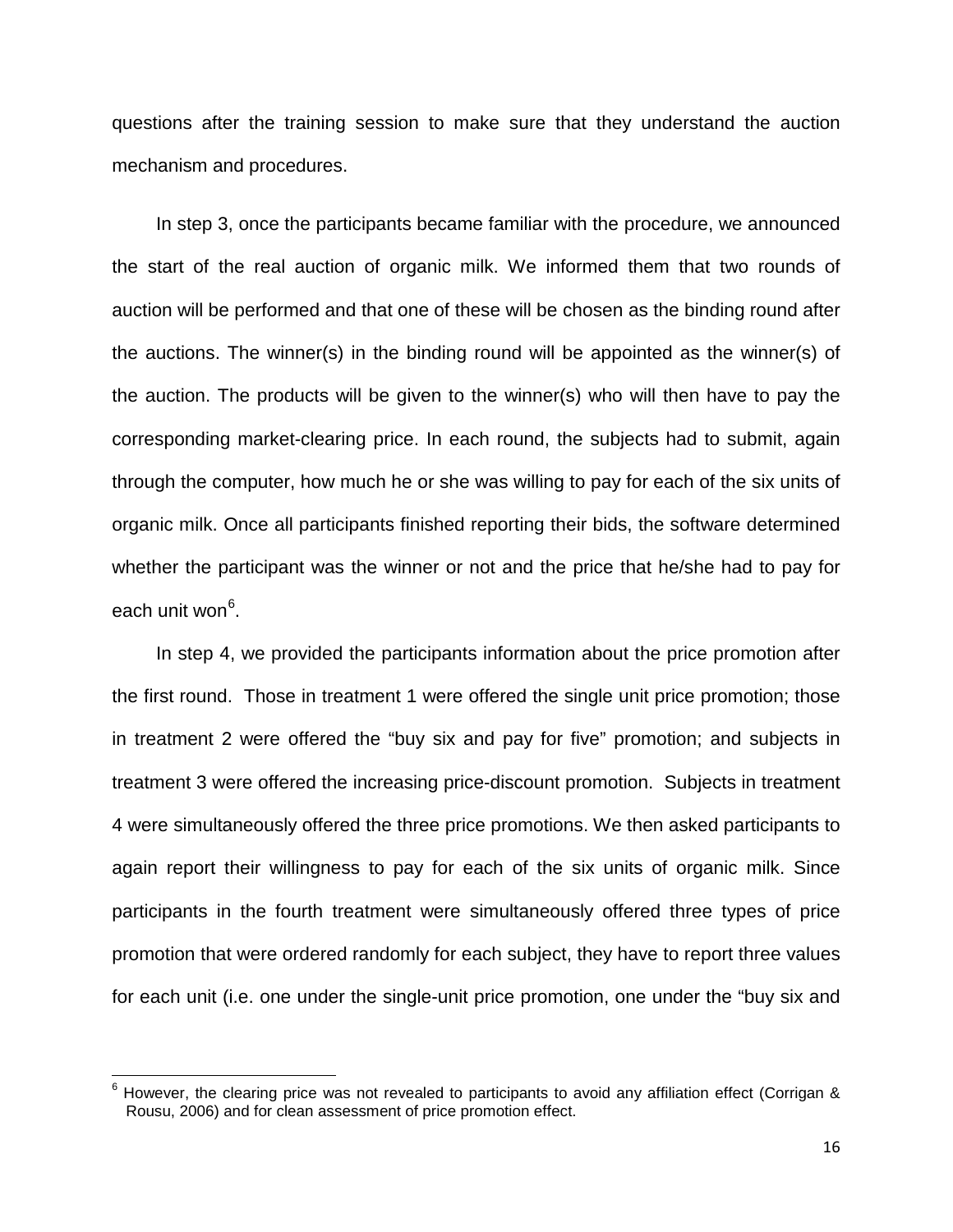pay for five" promotion and another value taking into account the increasing pricediscount promotion).

As explained to the subjects in step 3, at the end of the auction, one round was chosen randomly to determine the binding round. The winner(s) in the binding round was (were) appointed as the winner(s) of the auction. Once the results were announced, the experiment ended by handing the product to the winner(s) who had to pay the corresponding market-clearing price. If the binding round is the second one, the corresponding discount is applied and the winner pays a price decreased by the amount of the discount. For example, in the case of single unit price promotion, the price for each unit won is discounted by 0.20€. In the "buy 6 pay for 5" treatment, winner of six units pays the corresponding price for the first five units and gets the sixth one for free. In the increasing price-discount promotion treatment, the winner of three units, for example, pays for the first, the second and the third unit at a price discounted by 0.06€, 0.12€ and 0.17€, respectively. As previously mentioned, in the fourth treatment we obtained values for each type of price promotion. For each type of price promotion, the winner(s) and the clearing price are determined. If the second round is chosen as the binding round, the auctioneer chooses randomly one of the three types of price promotion as the binding price discount and the corresponding discount is applied to the price that winner(s) has (have) to pay.

## **5. Results**

Although there is theoretical and empirical evidence on the need for price discounts and promotions for products generally sold in multiple quantities (Blattberg & Neslin, 1990; Wansink *et al*., 1998; and Manning & Sprott, 2007), many retailers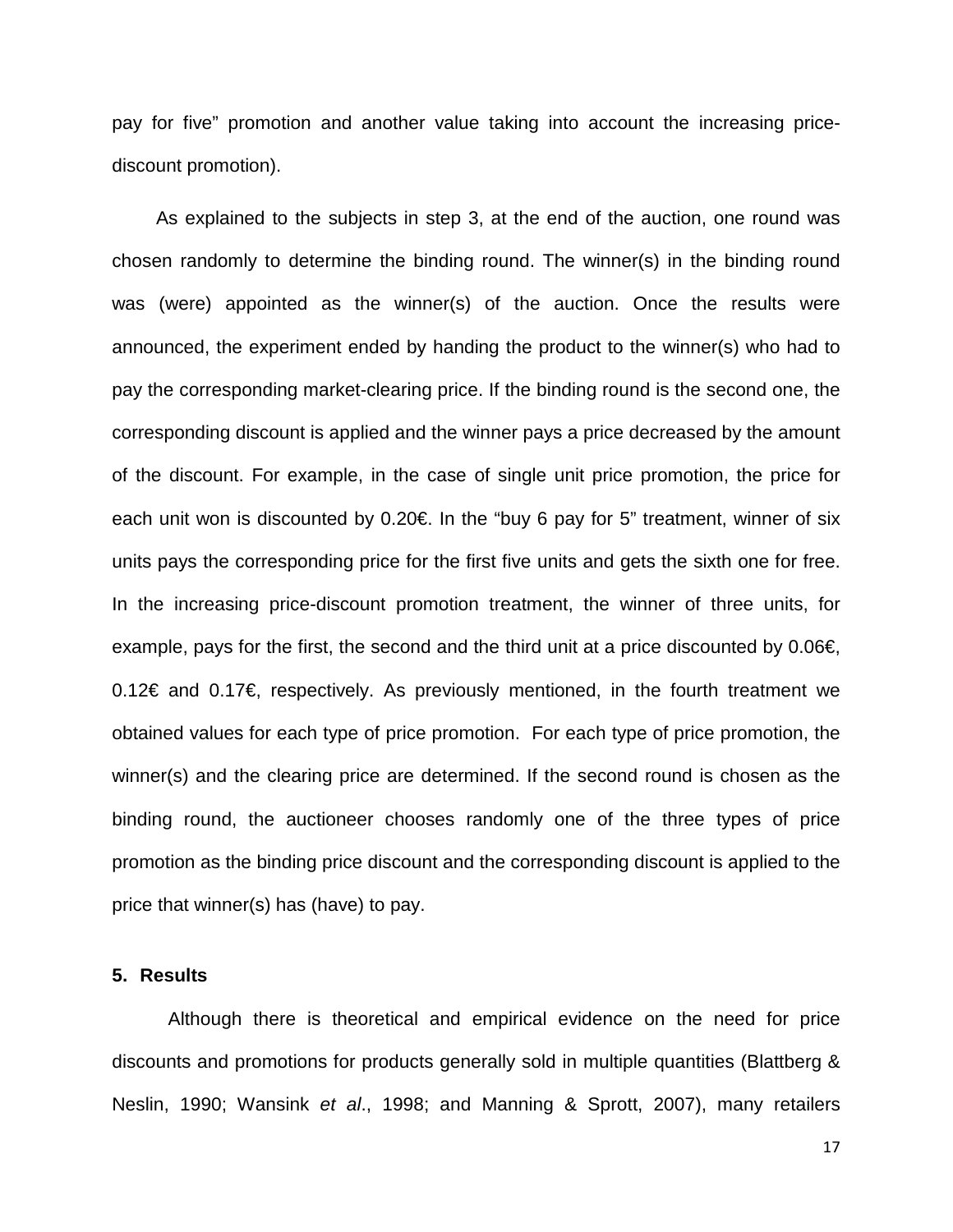continue to offer a majority of these types of products without any discounts (i.e. the price is independent of the quantity bought). Manning & Sprott (2007) went through the data of the top twenty grocery firms in terms of US market share and found that 27% of the products are promoted using multi-unit price promotions with price discount. They also reported that in addition to single unit-price promotions, the most common way to promote products sold in multiple units is to offer two units of the same product for a single price. Although these two price promotion approaches have been shown to have a significant effect on sales value, another approach is to use price promotions that might adjust better to consumer preferences. Both single unit-price promotions and multi-unit price promotions studied by Manning and Sprott (2007); Blattberg & Neslin (1990) and Wansink *et al*. (1998) offer the same price discount per unit. However, the decreasing shape of demand curve suggests that a consumer is more interested in buying the first unit than the last ones. Therefore, to increase his/her interest on the last units, it may be appropriate to apply more price discount on these last units than on the first ones. In this paper we examine the effect of three price promotion approaches that share the same total amount of price discount but differ in terms of the distribution of these discounts across units.

We assessed the effect of price-discount distribution on participants' WTP, sales value and retailers' revenues. To examine the effect on participants' WTP, we estimated a random effect Tobit model. The effect of the different types of price discount is assessed by including three dummy variables. Each dummy variable takes the value 1 if the corresponding price promotion is offered to participants; and 0 otherwise<sup>[7](#page-17-0)</sup>. As in

l

<span id="page-17-0"></span> $^7$  Since participants received price promotion only in the second round, all the dummy variables take 0 for all the observations corresponding to the first round.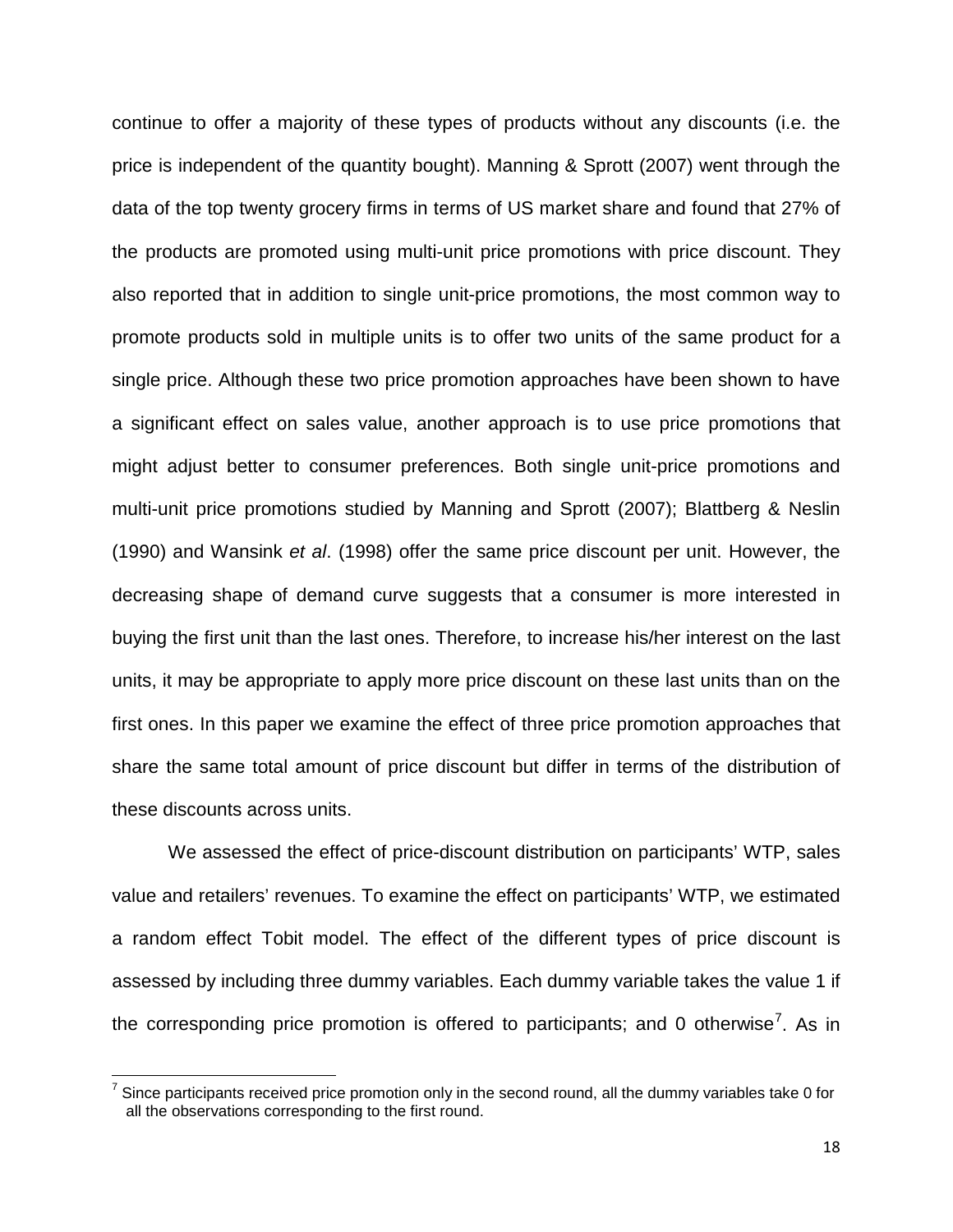previous studies, we also evaluate the effect of price-promotions on sales value. Unlike previous studies, however, we calculated the value of sales from participants' WTP. We first estimated the average market price of organic milk and ended up with a price of 1.16 € for a single unit<sup>[8](#page-18-0)</sup>. If subject's WTP for a unit is higher than 1.16€, we then considered it as a sold unit. Otherwise, the sales value is equal to zero. For example, suppose that a participant reported the following WTP: 1.90€ for the first unit, 1.63€ for the second unit, 1.20€ for the third unit and 0€ for the fourth, fifth and the sixth unit. Hence, considering the estimated market price, this participant can buy 3 units at 1.16 $\epsilon$ each since his/her WTP for the first three units is higher than 1.16€. In this case the sales value is then equal to 3.48€ (i.e. 1.16€ x 3). To test the statistical significance of the effect of price-promotions on sales value, we used a paired t-test.

A positive effect of price-discount promotion on participants' WTP and sales value does not always imply that the effect benefits retailers. For example, a participant may increase his/her WTP by an amount at most equal to the quantity of price discount. As a result, sales value increases but the change in retailers' revenue (i.e. the difference between the sales value before the promotion and the sales value after the promotion decreased equivalent to the amount of the price-discount) will be equal to zero or negative. Hence, retailers can benefit from a particular promotion if the sales value after the promotion surpasses the sales value before the promotion plus the promotion cost.

 $\overline{\phantom{a}}$ 

<span id="page-18-0"></span><sup>&</sup>lt;sup>8</sup> There was an attempt by a supermarket of high quality foods in Barcelona to introduce its own brand of organic milk with a market price of 1.04€/unit. Also the manufacturer who provided the organic milk used in our experiment had the intention to sell his product at a price of 1.28€/unit. Since the auctioned units of organic milk used in our experiment were covered (therefore, consumer cannot determine if the product is a retailer or private brand), we estimated the market price as the average of the prices of the two mentioned brands (i.e.  $1.16 = (1.04 + 1.28)/2$ ).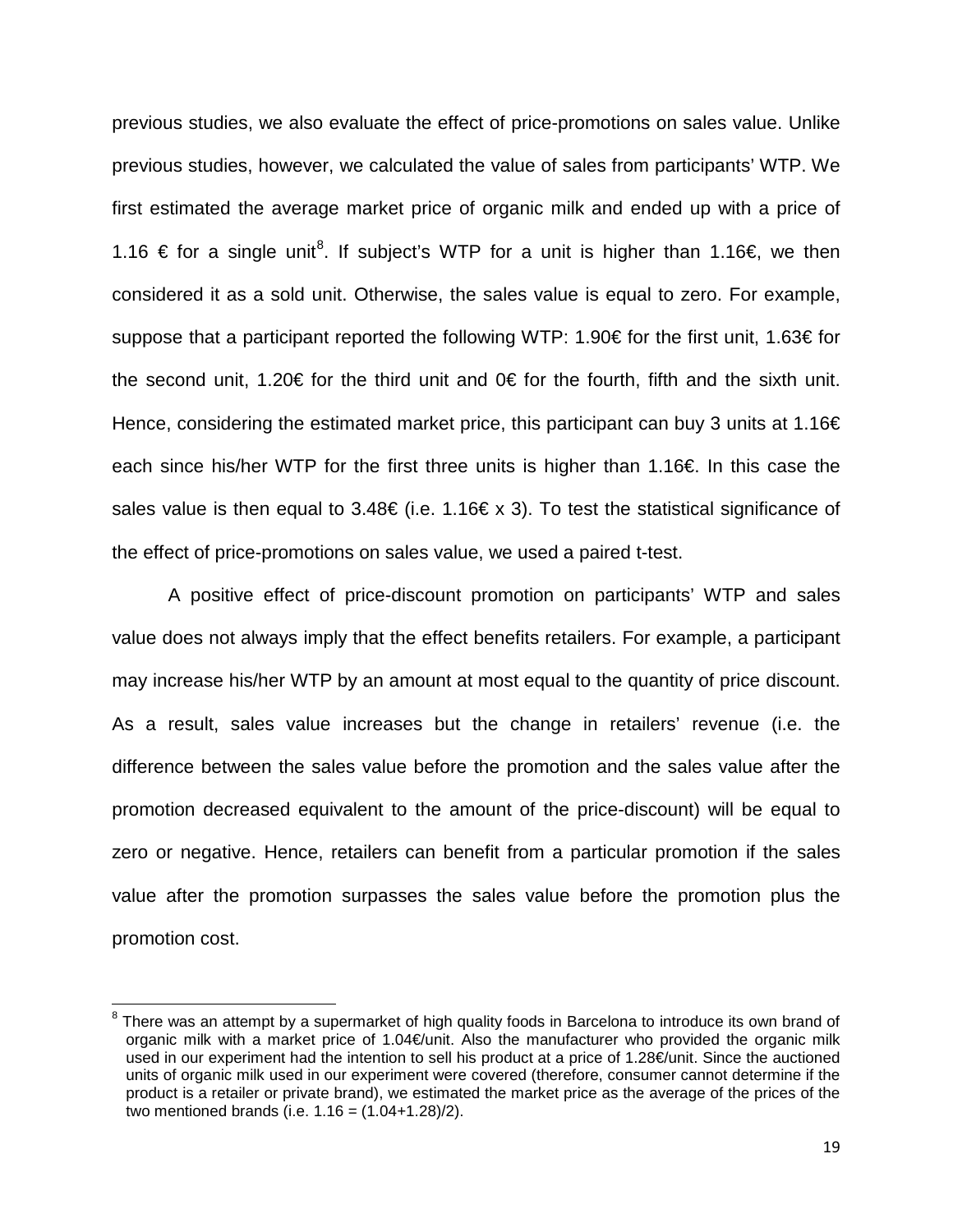To determine retailers' revenue, we first calculated sales value before and after promotion using the 1.16€ as the estimated market price. We then subtracted the amount of the price discount from the sales value after promotion. Retailers' revenue is determined by the difference between sales value after the promotion, decreased by the price-discount amount, and the sales value before the promotion. Retailers' revenue is then calculated for each participant. For robustness check, we also calculated retailers' revenue using the estimated market prices of 1.04€ and 1.28€. To illustrate, here is an example of how retailers' revenue is calculated in the treatment where participants received the single-unit price promotion. We have seen in the previous numeric example that if a participant reported 1.90€ for the first unit, 1.63€ for the second unit, 1.20€ for the third unit and 0€ for the fourth, fifth and the sixth unit, he/she can buy 3 units at 1.16€ each. The sales value from selling three units to this particular participant is 3.48€ (i.e. 1.16€ x 3). Suppose that this participant reported the following values after receiving the single-unit price promotion: 2.00€ for the first unit, 1.85€ for the second unit, 1.50€ for the third unit, 1.18€ for the fourth unit and 0€ for the fifth and the sixth unit. Therefore, he/she can buy 4 units at 0.96€ (i.e. 1.16€ - 0.20€) each and the sales value after promotion is  $3.84€$  (i.e. 0.96  $×$  4). In this particular example, retailers' revenue is  $0.36 \in (i.e. 0.36 = 3.84 - 3.48)$ . After deriving the retailers' revenue from each participant's WTP, we then test the statistical significance of the revenue values using the paired t-test.

Before examining the effect of the distribution of price discounts in multi-unit price promotions on WTP, sales value and retailers' revenue, we use the data obtained from our multi-unit auction experiment to show the need to apply price discounts on products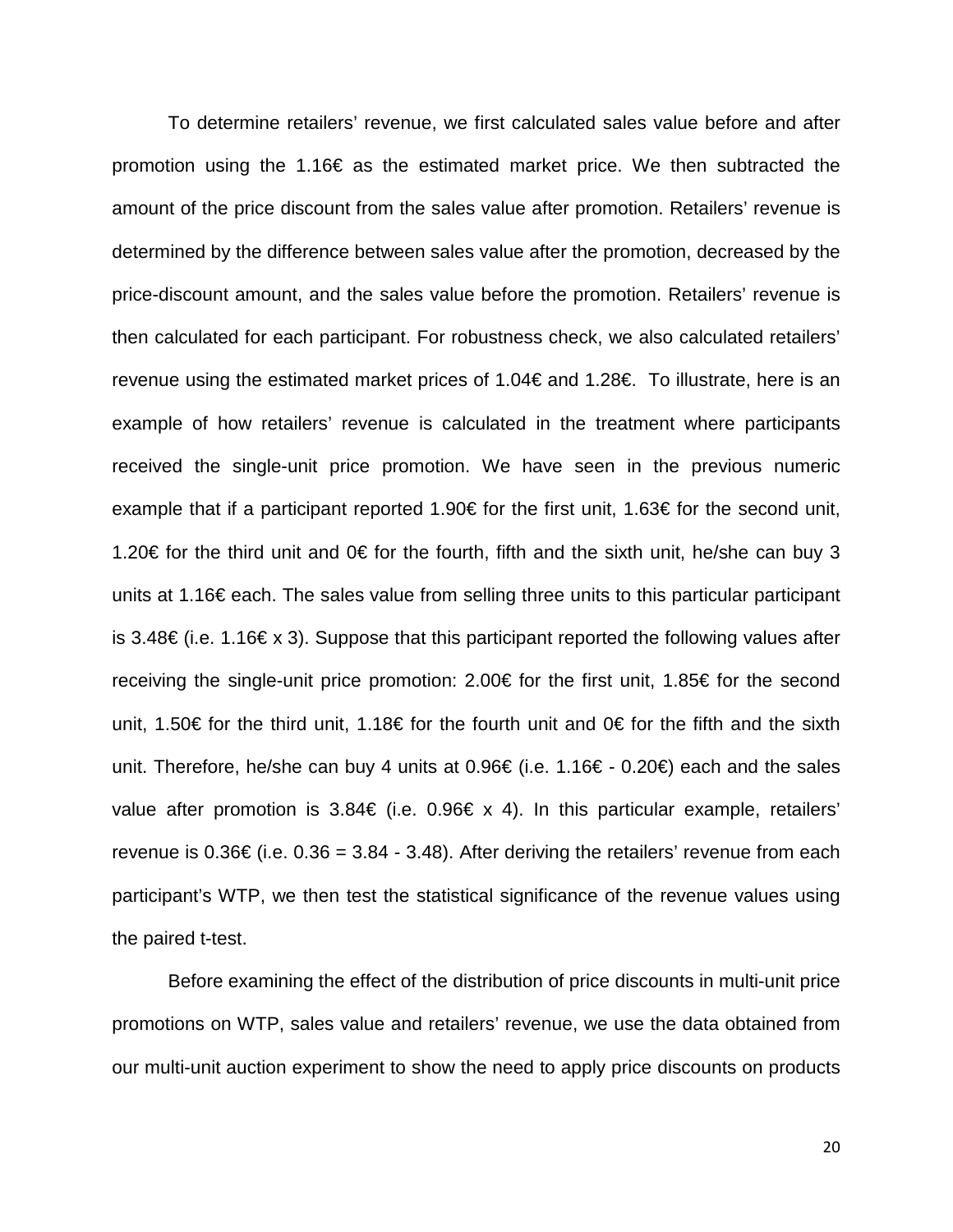generally sold in multiple units. Figure 1 exhibits the mean of participants' WTP for each of the six auctioned units of organic milk. As expected, we found that subjects' WTP is decreasing in the number of units ranging from 1.29€ for the first unit to 0.66€ for the sixth unit. However, in real market, the price of the majority of food products sold in multiple units is independent of the quantity purchased (e.g. a buyer of three units of milk pays the same price for the first, the second and the third unit). Our finding shows that it is in the benefit of retailers and manufacturers to apply price discounts on products that consumers are used to buying in multiple units. As mentioned in the introduction, a large number of studies have shown that retailers and manufacturers can lose the opportunity to garner more sales if they fail to adjust their prices to consumer preferences by making them independent of the purchased quantity.

After showing the importance of price discount as a possible tool for retailers and manufacturers to adjust their product prices to consumer preferences, we dedicate the following section to the assessment of the effect of different price promotions, which differ in terms of price discount distribution, first on participants' WTP, second on sales value of the product and third on change in retailers' revenue. In the three exercises, between-subjects (i.e., treatments 1, 2, 3) and within-subjects (i.e., treatment 4) analyses are performed<sup>[9](#page-20-0)</sup>. To examine the sensitivity of participants' WTP to the price discount distributions and to take into account the panel nature of our data, we estimated a random effects Tobit model for each one of the six auctioned units.

Formally, the random effect Tobit model is expressed as follows:

 $\overline{\phantom{a}}$ 

<span id="page-20-0"></span> $9$  In treatment 1, the price promotion is single-unit price promotion. In treatment 2, the price promotion is "buy six and pay five". In treatment 3, the price promotion consists in an increasing price discount. Participants in treatment 4 received the three types of price promotion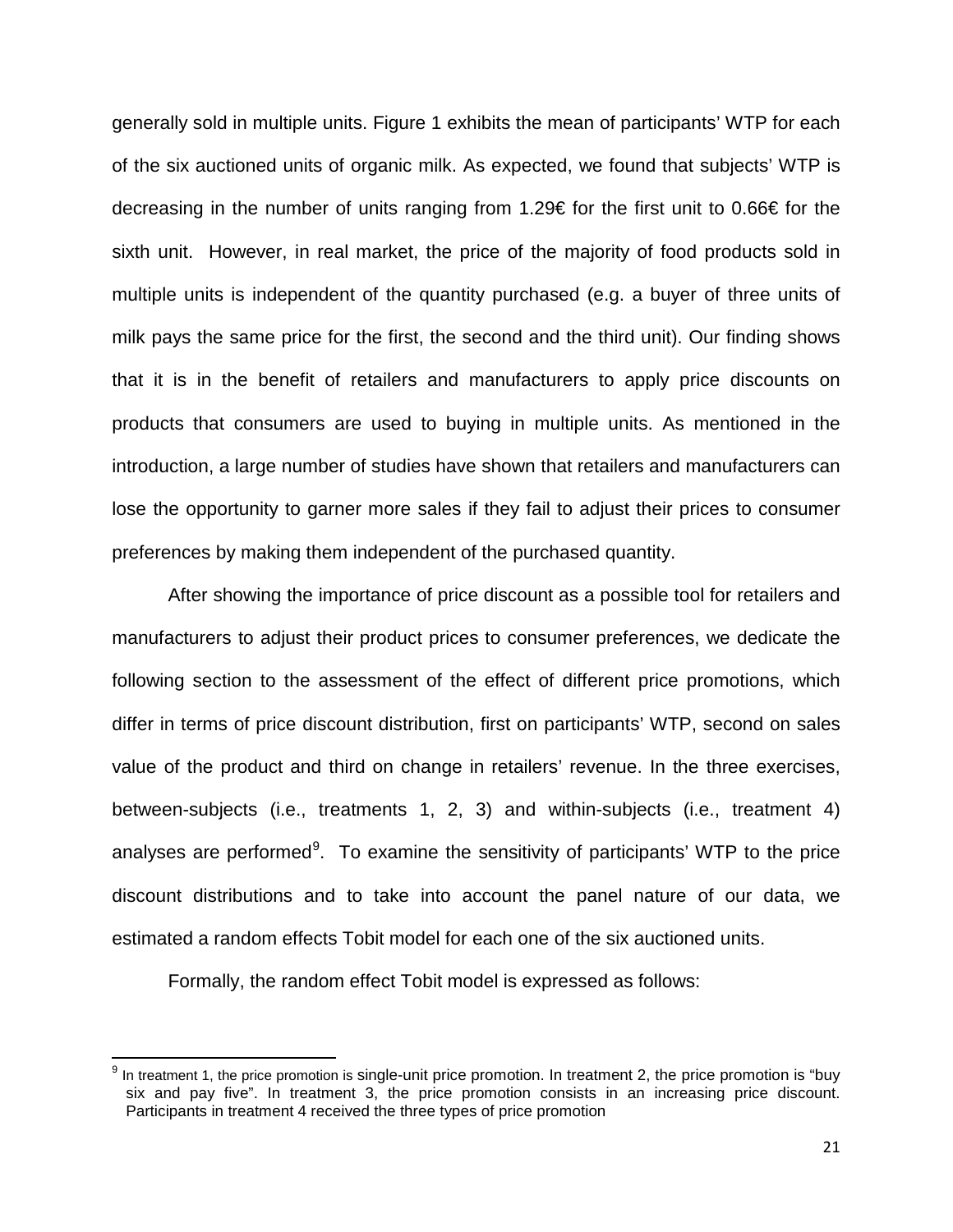$$
y_{ij} = \begin{cases} y_{ij}^* & si & y_{ij}^* > 0 \\ 0 & si & y_{ij}^* \le 0 \end{cases}
$$
  

$$
y_{ij}^* = x_{ij} \beta_j + u_{ij} + \varepsilon_{ij} \qquad \forall i = 1,...N; r = 1, 2; and j = 1,...,6
$$

where: *j* indexes the six units auctioned in the experiment (that is, this equation is estimated six separate times, once for each of the unit of organic milk under analysis); *i*  indexes cross-section units such that  $i = 1, 2, \ldots$ , N (N is the number of participants); and *r* indexes the number of rounds (time series units) such that *r* = 1, 2. The matrix *Xirj* is of dimension (2N x K) and contains data on the observable explanatory variables of the model for the six auctioned units *j*. *Yirj* is the amount consumer *i* is willing to pay for a unit *j* of organic milk.  $\beta_j = (\beta_{j,1}...\beta_{j,k_j})^T \in R^{k_j}$  are vectors of parameters to estimate. The effects of relevant unobservable variables and time-invariant factors are captured by the vector *uij.* The stochastic disturbances of the model for the six auctioned units are captured by the vector *εirj.* 

The dependent variables are BID<sub>i</sub>, where  $j = 1$  to 6 indexes the WTP for the jth auctioned unit. Table 1 exhibits the independent variables we used in our models and the summary statistics. Since inventory effects can be an important issue that could potentially influence WTP, we asked our subjects questions related to the number of units (similar unit we used in our experiment) of milk they normally buy every week (QUANTITY), frequency of buying organic foods (FREQ\_OF), and size of their household (HOUSEHOLD). These questions tend to provide less measurement errors than questions that directly ask people the amount of inventory they have at home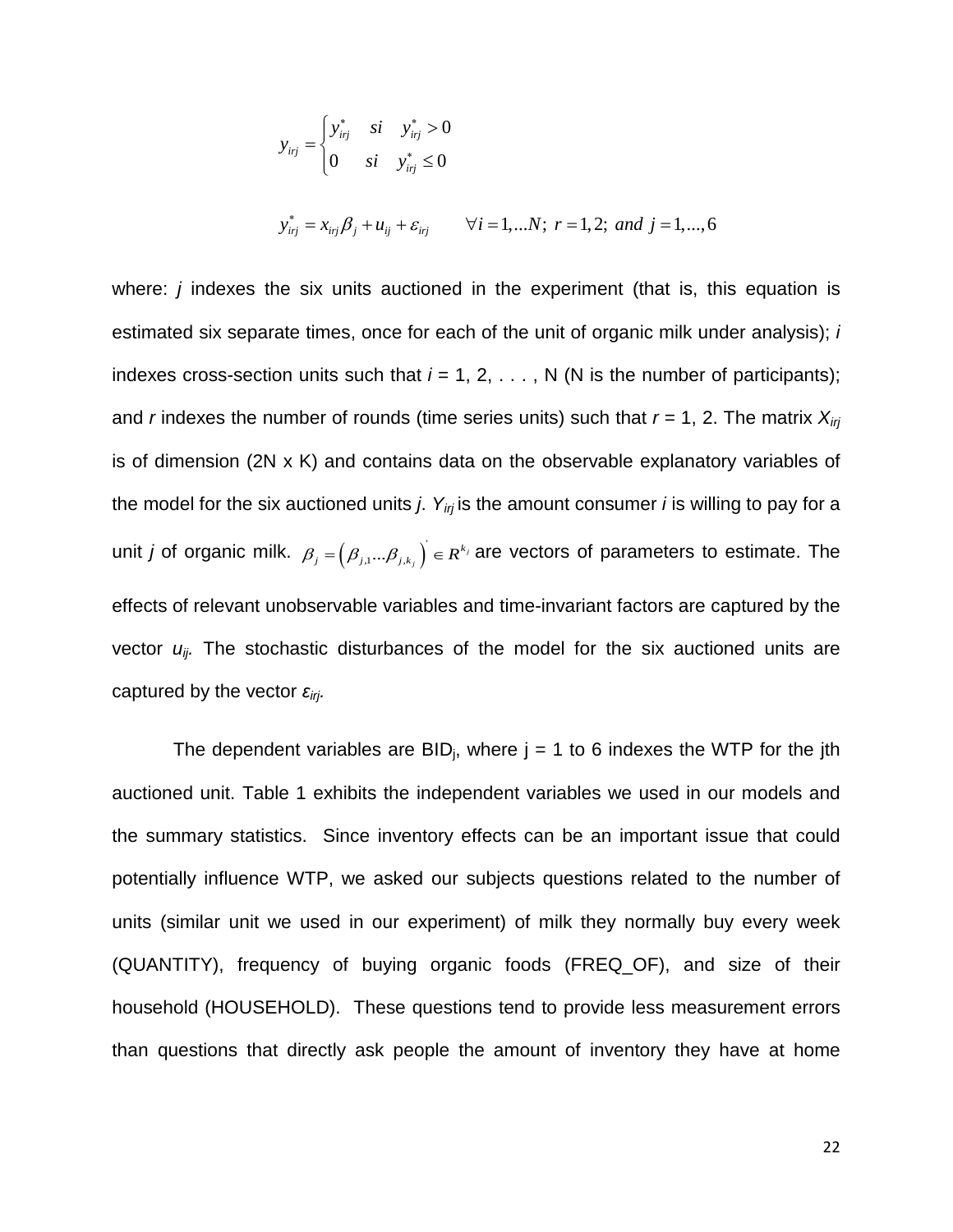(Raphael, 1987; Coughlin, 1990; Koriat, 1993). In addition to these variables, we also include a number of demographic factors as control variables in the models.

Results reported in Table 2 show the effect (between-subjects) of the three approaches of price promotions on participants' WTP. The model that deals with the effect of single-unit price promotion shows that offering subjects a 0.20€ off on each unit bought increases subjects' WTP for all units. Specifically, results indicate that this promotion type increases WTP by a range of 10.8 cents on the second unit to 20.9 cents on the sixth unit, *ceteris paribus*. As for the second model (treatment 2 model), results suggest that informing participants that buyers of six units will only pay the price of five units significantly increases the WTP only for the sixth unit by 15.9 cents at the 0.10 level. Unlike the second model, results from the third model show that offering participants an increasing price discount in the number of units significantly increases the WTP for all six units of the product at the 0.01 level. The increase in WTP ranges from 15.7 cents on the first to 21.6 cents on the second unit. The average marginal effect across units of the increasing price discount promotion is about 18.6 cents compared to 14.9 cents for the single-unit price promotion. Therefore, the results generally indicate that the effect on WTP of the increasing price discount weakly surpasses the effect of single-unit price promotion. In addition to the effect of price promotion, results in Table 2 show that participant's socio-economic and demographic characteristics influence their WTP for organic milk. For instance, habitual buyers of organic food reported a higher WTP for organic milk. In addition, elderly and highly educated participants are willing to pay a lower price for organic milk than their counterparts.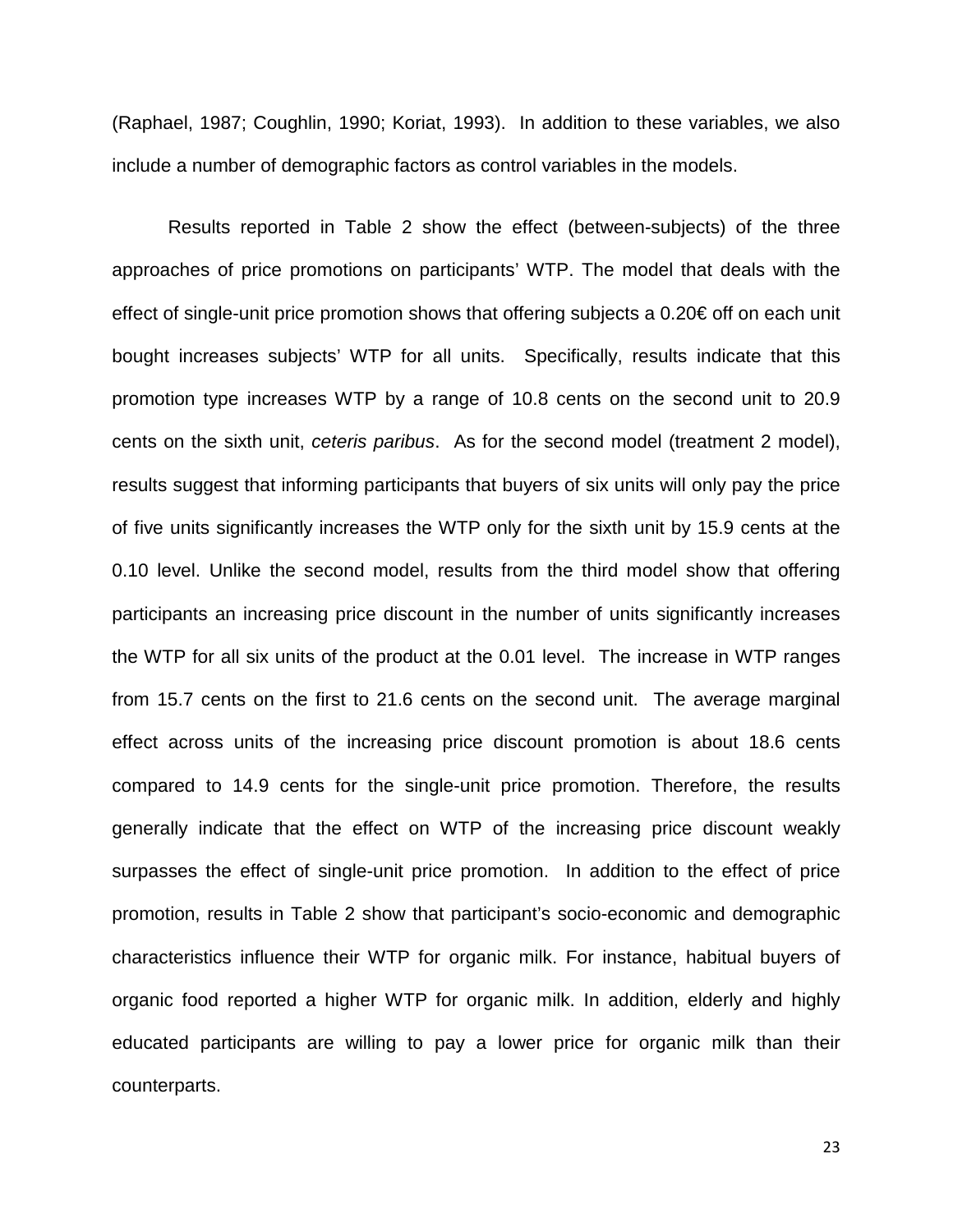To test the robustness of the results in the between-subjects analysis, we also conducted a within-subjects analysis using data from treatment 4 where the three types of price promotion strategies were simultaneously offered to the participants. The WTP values from this treatment will reflect the relative utilities that each promotion type provides the subjects. Table 3 exhibits results from the estimation of the random effect Tobit model<sup>[10](#page-23-0)</sup>. Interestingly, results indicate that single-unit price promotion increases WTP only for the last three units, ranging from 9 cents on the fourth unit to 13.5 cents on the fifth unit, *ceteris paribus*. The "buy six and pay for five" strategy does not significantly increase WTP in any of the units. In contrast, the increasing price discount strategy increases WTP of all units except the first one. Marginal effects range from 10.6 cents on the third unit to 14.8 cents on the fifth unit.

Hence, our results generally suggest that the distribution of price discount in price promotions matters. We found that price promotion increases consumers' WTP more when the distribution of the amount of price discount is increasing with the number of units than when it is uniform. However, when the amount of price discount is concentrated on the last unit as commonly practiced by some retailers, the response of consumers in terms of WTP is generally not statistically significant.

As previously mentioned, there is a probability that participants increase their WTP by the amount of the offered discount. To check whether participants used this strategic behavior, we compared the increase in participants' WTP after being offered the discount to the amount of the actual offered discount for each purchased unit of

 $\overline{\phantom{a}}$ 

<span id="page-23-0"></span> $10$  This was possible, since participants in the fourth treatment and in the second round bid their WTP for each unit under the three price promotion scenarios: single-unit price promotion, buy six and pay five and increasing price discount.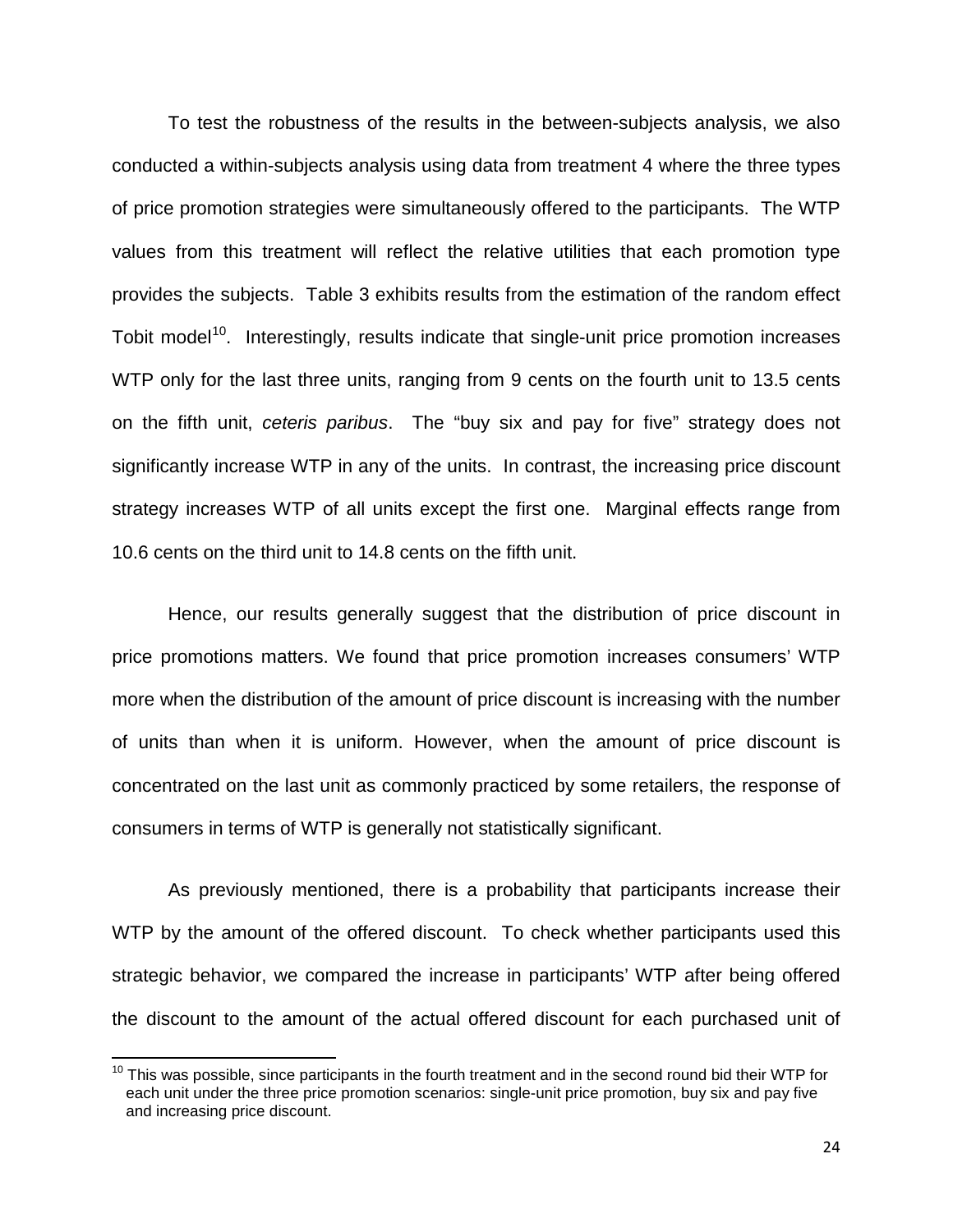organic milk. The t-test for independent samples was the statistical test used to test the significance of the differences between participants' WTP and the amount of the actual discount. Tables 4 and 5 report the results from the between and the within-sample analysis, respectively. In the analysis, we considered only the participants who responded positively to the offered discount. The results showed that, in general, participants who received the "buy six and pay for five" discount or the increasing discount did not increase their WTP by the amount of the discount. However, participants who were offered the single-unit price promotion increased their WTP by an amount, generally, not significantly different from the offered discount (i.e. 0.20€). This might be explained by the fact that it is relatively easier for participants to identify the strategic behavior in the single-unit price promotion than in the other two forms of price promotion<sup>11</sup>.

As in previous studies, we also evaluate the effect of price-promotions on sales value. Results on the effect of the three price promotion approaches are reported in Table 6. In the between-subjects analysis involving treatments 1, 2, and 3, we found that the single-unit price promotion and the increasing price-discount promotion increase sales value by 25% and 24%, respectively. The "buy six and pay for five" promotion only increases sales value by 3%. Results from the within-subjects analysis, involving treatment 4, paint a little different picture. While the single-unit price

l

<span id="page-24-0"></span> $11$  It is important to note that even in cases when participants behave strategically and increase their WTP by the amount of the discount; this would not necessarily result in zero retailers' revenues. For instance, let's suppose that  $i<sup>th</sup>$  participant's bids are as follows 1.80, 1.30, 1.00, 0.80, 0 and 0 for the first unit, the second unit, the third unit, the fourth unit, the fifth unit and the sixth unit, respectively. Suppose that the market price is 1.16. So, before offering the discount, retailer's sales are equal to (1.16 X 2). Let's suppose that after offering the discount (e.g. 0.20€ discount on each purchased unit) i<sup>th</sup> participant increased this/her bid for each unit by 0.20€ resulting in the following bids 2.00, 1.50, 1.20, 1.00, 0.20 and 0.20 for the first unit, the second unit, the third unit, the fourth unit, the fifth unit and the sixth unit, respectively. Retailers' sales are now equal to  $(1.16 \times 3)$ . As a result, the retailer's revenue after the promotion is positive and equal to 0.56€ (i.e.  $(1.16 \text{ X } 3) - (1.16 \text{ X } 2) - (0.20 \text{ X } 3)$ ).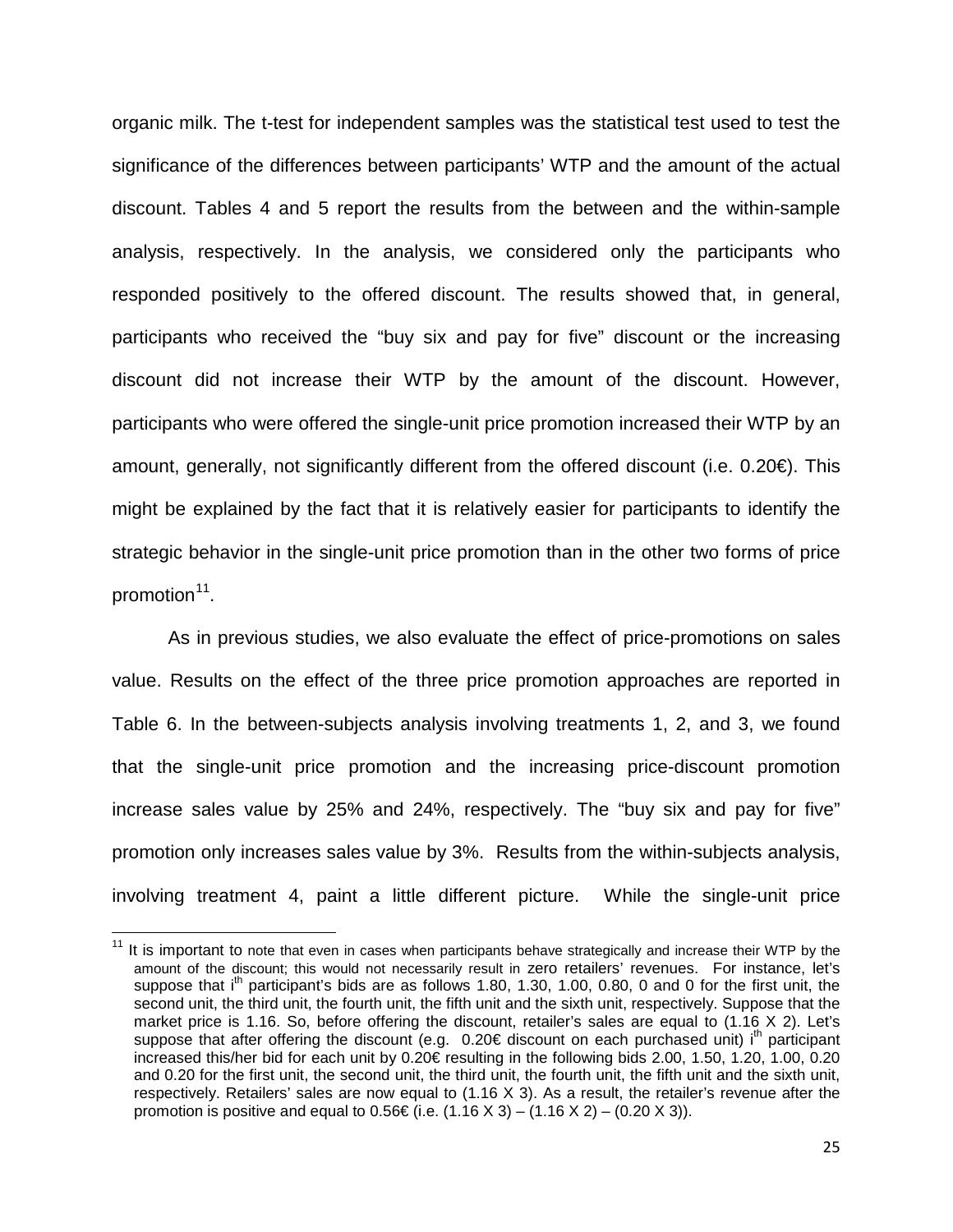promotion and "buy six and pay for five" promotion generally increases sales value by 20% and 15%, respectively, the increasing price-discount promotion augments sales value by 52%. Hence, the increasing price-discount promotion strategy seems to provide the most positive effect in terms of WTP and sales value while the "buy N, pay N-1" promotion strategy that is regularly utilized by retailers seems to provide the least positive effect.

In our multi-unit experimental auction, we only auctioned a maximum of 6 units and, hence, participants were not allowed to buy more than 6 units. As a result, it is very unlikely that buyers of 6 units would be positively affected by price promotion, since they can't increase their demand. For a cleaner analysis, we divided our sample into two subsamples: (1) buyers of six units and (21% of the whole sample) (2) buyers of less than six units (79%f the whole sample). We then tested the effect of the three price promotion approaches on sales value in both subsamples, and again conducted the within and between-subjects analyses. Table 7 exhibits the between-subjects analysis while Table 8 shows the within-subjects analysis of the effect of three types of promotion strategies on sales value. We found that the effect of the increasing pricediscount promotion is significantly larger than the effect of the other two price promotions when considering only the buyers of less than 6 units. Specifically, the increase in sales value was about 204% in the between-subjects analysis and 87% in the within-subjects analysis. We also found that the increase in sales value generated by single-unit price promotion is equal to 58%, compared to 6% by the "buy six and pay for five" promotion in the between-subjects analysis for buyers of less than 6 units. Also, in treatment 4 where all price promotion approaches were simultaneously presented,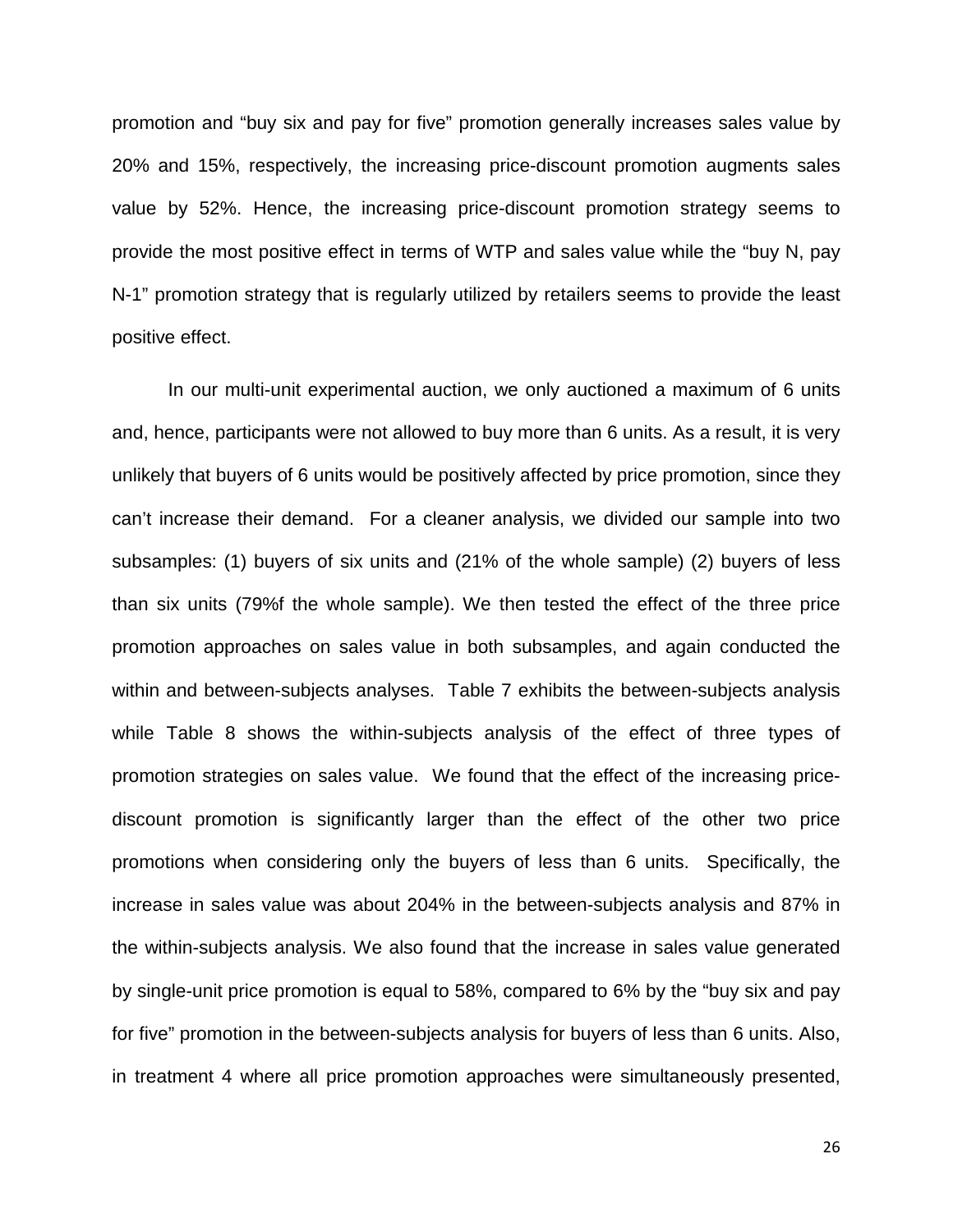the increase in sales value generated by the single-unit price promotion is higher than the increase provided by "buy six and pay for five" promotion (i.e. 39% vs. 31% ; see table 8). As expected, the different types of price promotions did not generate positive effects on sales value for the buyers of six units since they were not allowed to buy more than six units.

Our findings on the sensitiveness of WTP and sales value to price promotions clearly suggest that consumers respond positively to price discounts. We found that the sensitiveness of sales to price promotion depends on the distribution of the amount of price discount across the units. In fact, our results showed that the most effective discount distribution strategy among those we examined is to allow the amount of price discount to increase through the number of units. For robustness check, we also calculated change in retailers' revenue using three levels of estimated market price 1.04€, 1.16€ and 1.28€. The results displayed in Table 9 show that only the increasing price discount strategy generated positive benefits in both between and within treatments and for all the estimated market prices. For example, considering 1.16€ as the estimated market price to determine sales value, we found that the increasing price discount generated revenues of 0.10€ per person in the between subjects treatments and 0.42€ per person in the within subjects treatment. The results are mixed in the single-unit promotion and the "buy 6 pay for 5" promotion. For example, the single-unit promotion strategy yields positive revenue values in the between subjects treatments but negative revenue values in the within subject treatment. Although, the effect of the increasing price discount on retailers' revenue is economically significant, our result showed that this effect is statistically insignificant.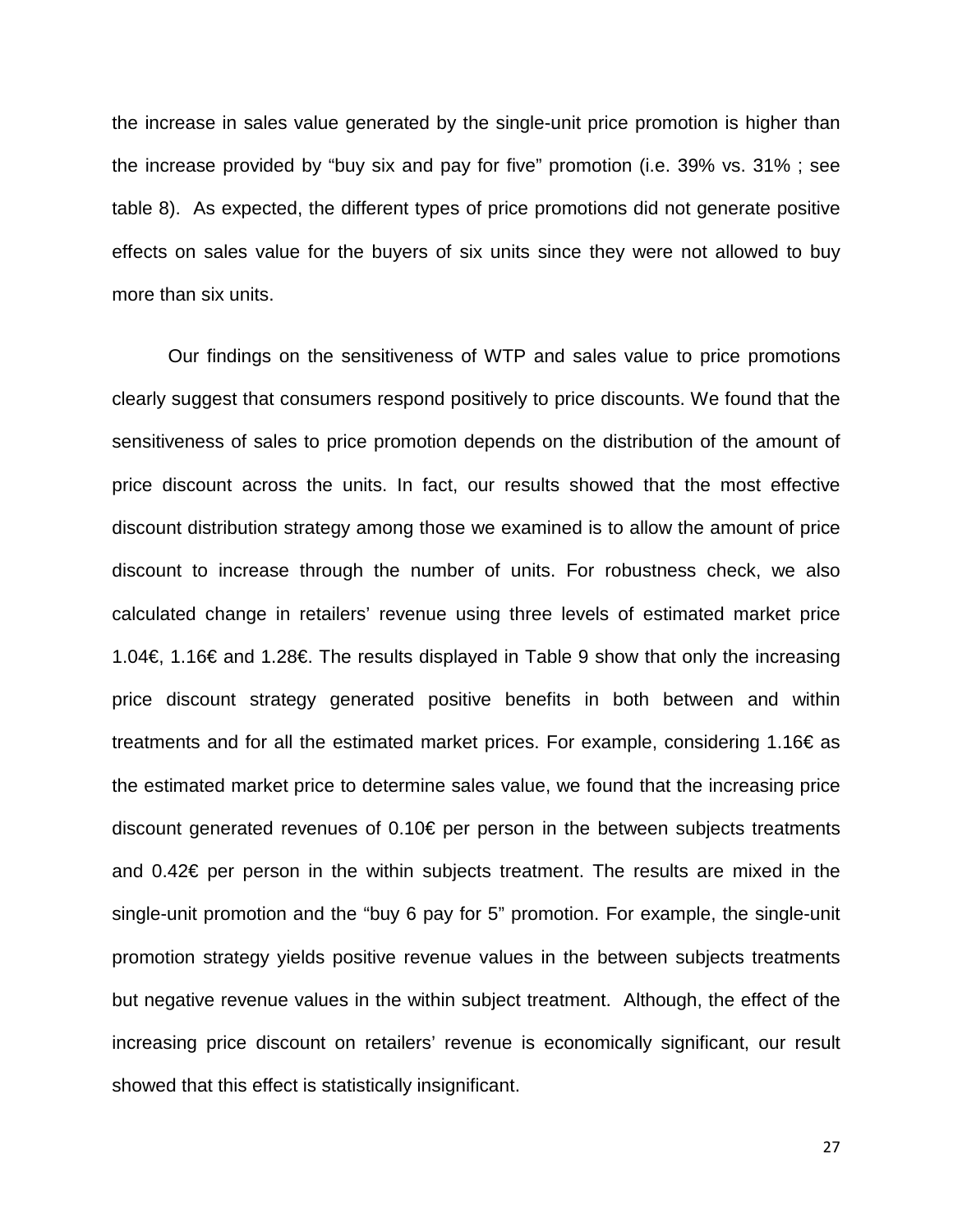### **6. Concluding remarks**

Increasing time constraints are pushing consumers to optimize their shopping efficiency by acquiring more quantity of the same product. To take advantage of this change in consumer behavior, retailers and manufacturers are increasingly using multiunit price promotions that involve a price discount for multiple units of a product. Previous studies found that multi-unit price promotions generate significantly higher sales value relative to single-unit price promotions even if both price-promotion approaches offer an equivalent price discount per unit. In this paper, we examined an issue of emerging interest to researchers, retailers and manufacturers - that is the distribution of price discount across units of a good. Specifically, we assessed the effect of three price-discount distributions (uniform price discount distribution, increasing price discount distribution and price discount concentrated on the last unit) on WTP, sales value and retailer's revenue for a relatively new product. We focused on examining this issue on a new product due to the historically and well documented low success rate of new product introductions and hence, the importance of finding appropriate marketing strategies that can increase likelihood of a successful product launch. In addition to contributing to a better understanding of consumer behavior toward multi-unit price promotion, we also show how multi-unit auctions can be used as a non-hypothetical experimental tool to study the effect of marketing strategies on consumer behavior for multiple units of a new food product.

Our results generally suggest that increasing price discount with the number of units increases WTP, sales value, and revenue. We also found that uniform price discount promotion has the potential to motivate consumers to buy more units of the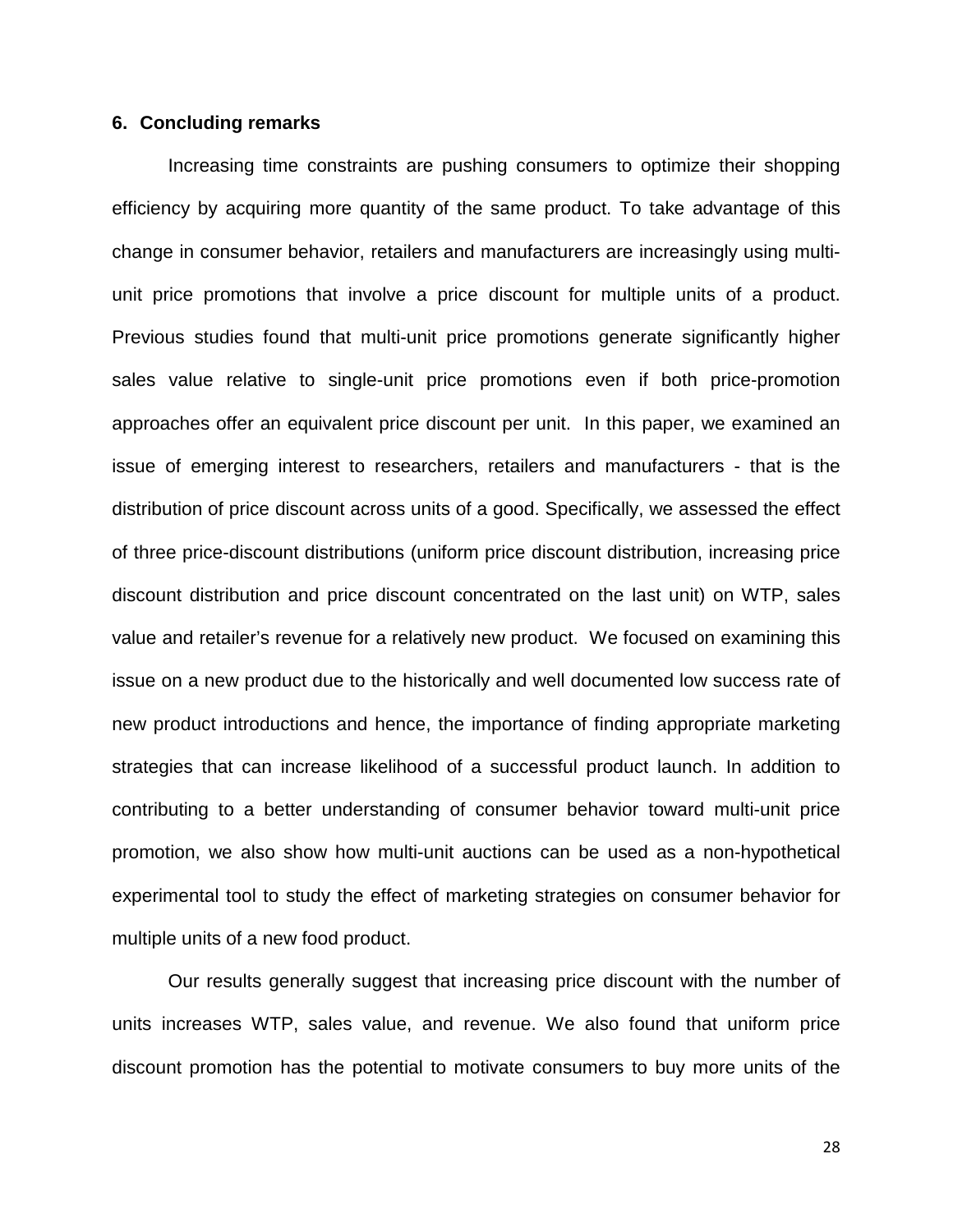same product but its effect on WTP, sales value, and change in revenues is generally lower than the increasing price discount strategy. The multi-unit price promotion (e.g. buy six and pay for five for six-pack products) that applies all the amount of price discount on the last unit provided only a weak effect on sales value. These results can have significant implications for retailers. Considering that the "buy N, pay N-1" strategy is often utilized by retailers (Laroche *et al*., 2003; Raghubir, 2004), our findings generally imply that these retailers would be better off to use an increasing price discount strategy in their multi-unit price promotions for new products. In this study, however, we only examined one type of increasing discount strategy. A good topic for future research is the assessment of the effect of different amounts of increasing discount across units on consumers' WTP for a product. As mentioned in the introduction, Gupta (1988) and Bell *et al.* (1999) found that the increase in total sales is generally due to brand switching, purchase acceleration and quantity increase. This paper provided insights on how consumers' WTP and sales are affected by the distribution of price discount across multiple units of a new food product. For a better generalization of the results reported in this paper, assessing the effect of price-discount distributions on brand switching and purchase acceleration could also be an interesting topic for future studies.

#### **References**

- Ailawadi, K., & Neslin, S. (1998). The Effect of Promotion on Consumption: Buying More and Consuming it Faster. Journal of Marketing Research, 35, 390–398.
- Akaichi, F., Gil, J.M., & Nayga, Jr. R.M. (2012). Assessing Consumers' Willingness to Pay for Different Units of Organic Milk: Evidence From Multi-unit Auctions. Canadian Journal of Agricultural Economics, 60, 469-494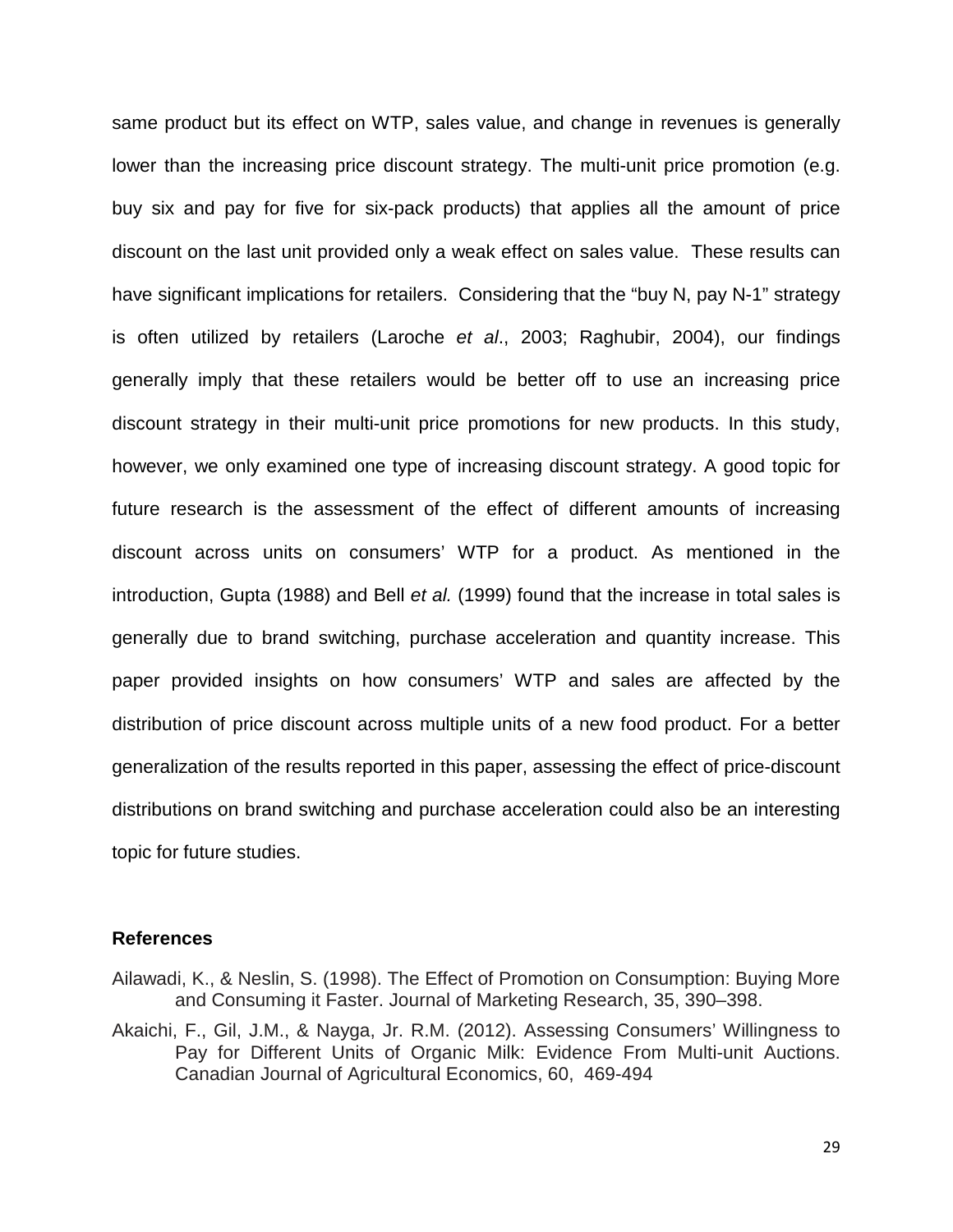- Alfnes, F. (2007). Willingness to Pay Versus Expected Consumption Value in Vickrey Auctions for New Experience Goods. American Journal of Agricultural Economics, 89, 921-931.
- Bearden, W. O., Lichtenstein, D. R. & Teel, J. E. (1984). Comparison Price, Coupon and Brand Effects on Consumer Reactions to Retail Newspaper Advertisements. Journal of Retailing, 60, 11-35
- Becker, G.M., DeGroot, M. H., & Marschak, J. (1964). Measuring Utility by a Single-Response Sequential Method. Behavioural science, 226-232.
- Bell, D., Chiang, J., & Padmanabhan, V. (1999). The Decomposition of Promotional Response. Marketing Science, 18, 504-526.
- Berkowitz, E.N. & Walton, J. R. (1980). Contextual Influences on Consumer Price Responses: An Experimental Analysis. Journal of Marketing Research, 17, 349- 359.
- Blair, E. A. & Landon, Jr. E. L. (1981). The Effects of Reference Prices in Retail Advertisements. Journal of Marketing, 45, 61-69.
- Blattberg, R., & Neslin, S. (1990). Sales Promotion: Concepts, Methods, and Strategies, 1<sup>st</sup> ed Prentice Hall, New Jersey.
- Bucklin, R., & Gupta, S. (1992). Brand Choice, Purchase Incidence and Segmentation: An Integrated Approach. Journal of Marketing Research, 29, 201-215.
- Bucklin, R., Gupta, S., & Siddarth, S. (1998). Determining Segmentation in Sales Response Across Consumer Purchase Behaviors. Journal of Marketing Research, 35, 189-197.
- Calantone, R., Schmidt, J., & Song, X. (1996). Controllable factors of new product success: a cross national comparison. Marketing Science, 15, 341-358.
- Cooper, R. (2001). Winning at New Products: Accelerating the Process from Idea to Launch. 3<sup>rd</sup> ed. Perseus Publishing, Cambridge..
- Corrigan, J.R., &Rousu, M.C. (2006). Posted prices and bid affiliation: evidence from experimental auctions. American Journal of Agricultural Economics, 88, 1078– 1090.
- Coughlin, S. (1990). Recall bias in epidemiologic studies. Journal of Clinical Epidemiology, 43, 1431-1432.
- Cox Direct. (1998). 20<sup>th</sup> Annual Survey of promotional Practices, Largo, Filadelfia..
- Diamond, W.D., & Sanyal, A. (1990). The Effect of Framing on Choice of Supermarket Coupons. Advances in Consumer Research.17, 494-500
- Dickinson, D.L., & Baily, D. (2002). Meat Traceability: Are U.S. consumers willing to pay for it? Journal of agricultural and resource economics, 27, 348-364.
- Dodson, J., Alice, T., & Brian, S. (1978). Impact of Deals and Deal Retraction on Brand Switching. Journal of Marketing Research, 15, 72–81.
- Engelbrecht-Wiggans, R., & Kahn, C.M. (1998). Multi-Unit Auctions with Uniform Prices. Economic Theory, 12, 227-58.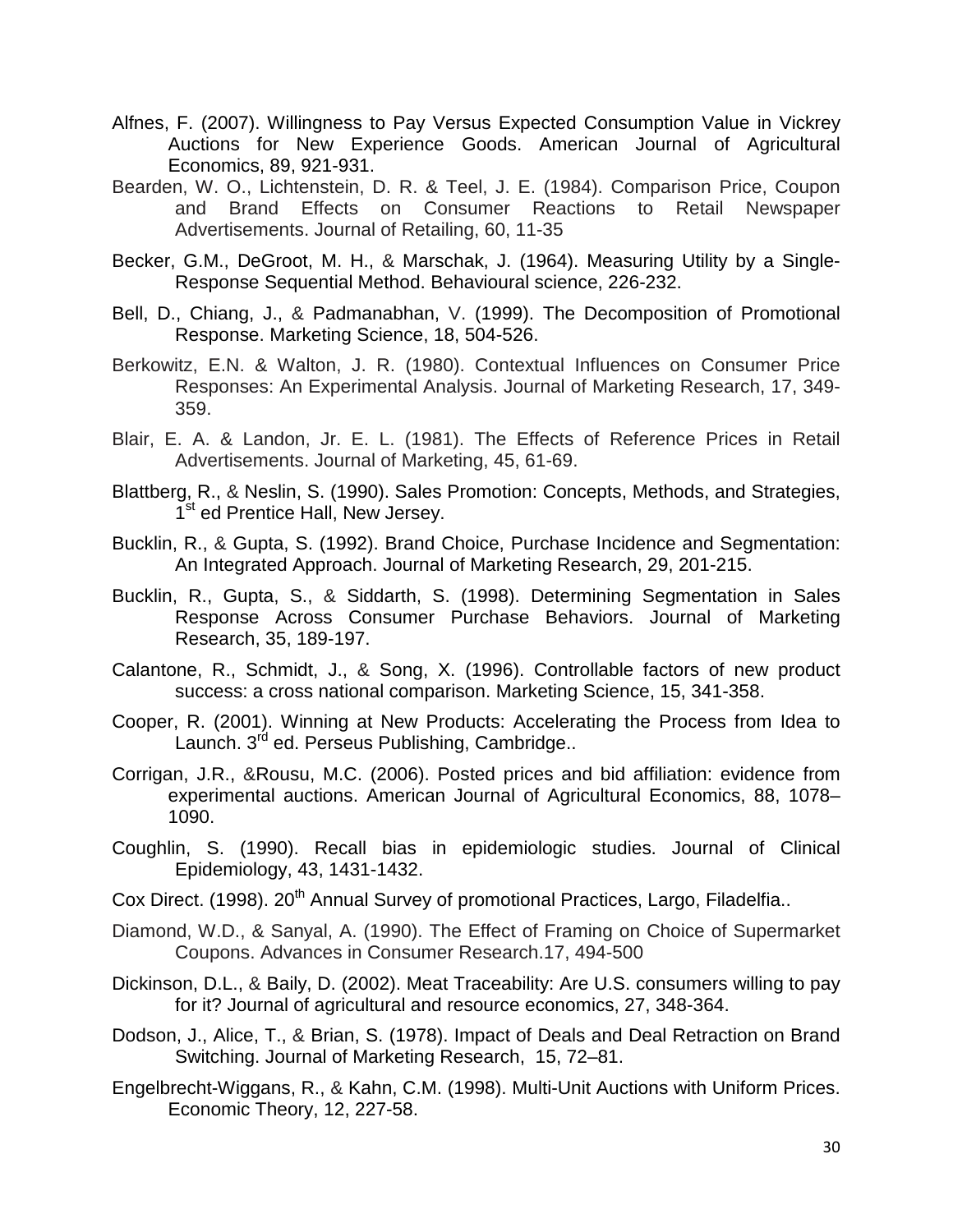- Fischbacher, U. (2007). Z-Tree: Zurich Toolbox for Ready-made Economic Experiments. Experimental Economics, 10, 171-78.
- Folkes, V., Martin, I., & Gupta, K. (1993). When to say when: Effects of supply on usage. Journal of Consumer Research, 20, 467-477.
- Foubert, B., & Gijsbrechts, E. (2007). Shopper Response to Bundle Promotions for Packaged Goods. Journal of Marketing Research, 44, 647-662.
- Fox, J. A., Hayes, D., & Shogren, J. (2002). Consumer Preferences for Food Irradiation: How Favorable and Unfavorable Descriptions Affect Preferences for Irradiated Pork in Experimental Auction. Journal of Risk and Uncertainty, 24, 75-95.
- Grewal, D. & Monroe, K. B. (1998). The Effect of Price Comparison Advertising on Buyers' Perception of Acquisition Value, Transaction Value and Behavioral Intentions. Journal of Marketing, 62 , 46-60.
- Guadagni, P., & Little, J. (1983). A Logit Model of Brand Choice Calibrated on Scanner Data. Marketing Science, 2, 203-238.
- Gupta, S. (1988). Impact of sales promotions on when, what and how much to buy." Journal of Marketing Research, 25, 342-355.
- Hoffman, E., Dale, J.M., Dipankar, C., Ray, A.F., & Glen, D.W. (1993). Using Laboratory Experimental Auctions in Marketing Research: A Case Study of New Packaging for Fresh Beef. Marketing Science, 12: 318 - 338.
- Kalwani, M.U. and Yim, C.H. (1992). Consumer Price and Promotion Expectations. Journal of Marketing Research, 29, 90-100.
- Kassardjian, E., Gamble, J., Gunson, A., & Jaeger, S.R. (2005). "A new approach to elicit consumers' willingness to purchase genetically modified food apples." British Food Journal. 107, 541-555.
- Koriat, A. (1993). How do we know that we know? The accessibility model of the feeling of knowing. Psychological Review, 100, 609-39.
- Kotler, P. (2000). Marketing Management. New Jersey: Prentice Hall.
- Krishna, V. (2002). Auction Theory. California: Academic Press San Diego,
- Laroche, M., Pons, F., Zgolli, N., Cervellon, M., & Kim, C. (2003). A mode of consumer response to two retail sales promotion techniques. Journal of Business Research, 56, 513-522.
- Lattin, M. J. & Bucklin, R. E. (1989). Reference Effects of Price and Promotion on Brand Choice Behavior. Journal of Marketing Research, 26, 299-310.
- Li, S., Sun, Y., and Wang, Y. (2007). 50% Off or Buy One Get One Free? Frame Preference as a Function of Consumable Nature in Dairy Products. The Journal of Social Psychology, 147(4), 413-421.
- Lichtenstein, D. R, Netemeyer, R. G. & Burton S. (1991). Using a Theoretical Perspective to Measure the Psychological Construct of Coupon Proneness. Advances in Consumer Research, 18, 501-507.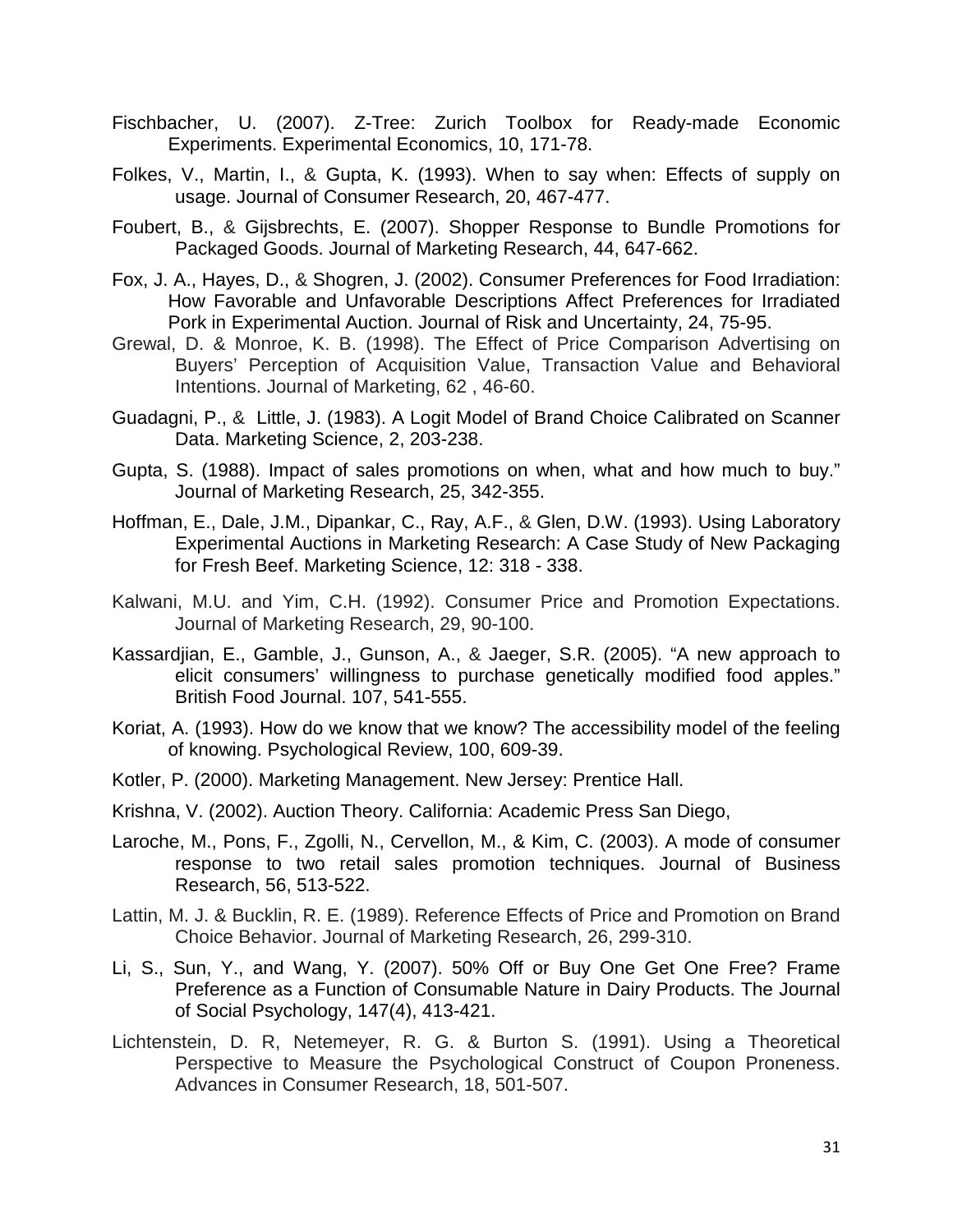Lusk, J. & Shogren, J. (2007). [Experimental Auctions.](http://ideas.repec.org/b/cup/cbooks/9780521671248.html) Cambridge University Press.

- Lusk, J., & Hudson, D. (2004c). Willingness-to-Pay Estimates and their Relevance to Agribusiness Decision Making. Review of Agricultural Economics, 26, 152-169.
- Manning, K., & Sprott, D. (2007). Multiple Unit Price Promotions and their Effects on Quantity Purchase Intentions. Journal of Retailing, 83, 411-421.
- Mizerski, R. W., Golden, L. L. & Kernan, J. B. (1979). The Attribution Process in Consumer Decision Making. Journal of Consumer Research, 6, 123-140.
- Monroe, K. B. (1973). Buyers' Subjective Perceptions of Price. Journal of Marketing Research, 10, 70-80.
- Montoya-Weiss, M., & Calantone, R. (1994). Determinants of New Product Performance, A Review and Meta-Analysis. Journal of Product Innovation Management, 11, 397-417.
- Narasimhan, C., Neslin, S., & Sen, S. (1996). Promotion elasticities and category characteristics. Journal of Marketing, 60, 17-30.
- Neslin, S. A., & Shoemaker, R. W. (1989). An Alternative Explanation for Lower Repeat Rates after Promotion Purchases. Journal of Marketing Research, 26, 205-213.
- Neslin, S., Henderson, A., & Quelch, J. (1985). Consumer Promotions and the Acceleration of Product Purchases. Marketing Science, 4, 147-165.
- Nijs, V., Dekimpe, M., Steenkamp, J-B., & Hanssen, D. (2001). The Category-Demand Effect of Price Promotions", Marketing Science, 20, 1-22.
- Raghubir, P. (2004). Coupons in context: discounting prices or decreasing profits? Journal of Retailing, 80, 1-12.
- Raphael, K. (1987). Recall bias: a proposal for assessment and control. International Journal of Epidemiology, 16, 167–170.
- Rousu, M., Monchuk, D.C., Shogren, J.F., & Kosa, K.M. (2005). Consumer Willingness to pay for "second generation" genetically engineered products and the role of marketing information. Journal of Agricultural and Applied Economics, 37, 647- 657.
- Shaw, W.D., Nayga, R.M., & Silva, A. (2006). Health benefits and uncertainty: an experimental analysis of the effect of risk presentation on auction bids for a healthful product. Economics Bulletin, 4, 1-8.
- Sinha, I., and Smith, M. F. (2000). Consumers' Perceptions of Promotional Framing Price. Psychology and Marketing, 17, 257–275.
- Soman, D., & John, T. (2001). Transaction Decoupling: How Price Bundling Affects the Decision to Consume. Journal of Marketing Research, 38, 30-44.
- Stevens, G., & Burley, J. (2003). Piloting the Rocket of Radical Innovation. Research Technology Management, 46, 16–26.
- Stremersch, S. & Tellis, G.J. (2002). Strategic Bundling of Products and Prices: A New Synthesis For Marketing. Journal of Marketing, 66, 55-72.